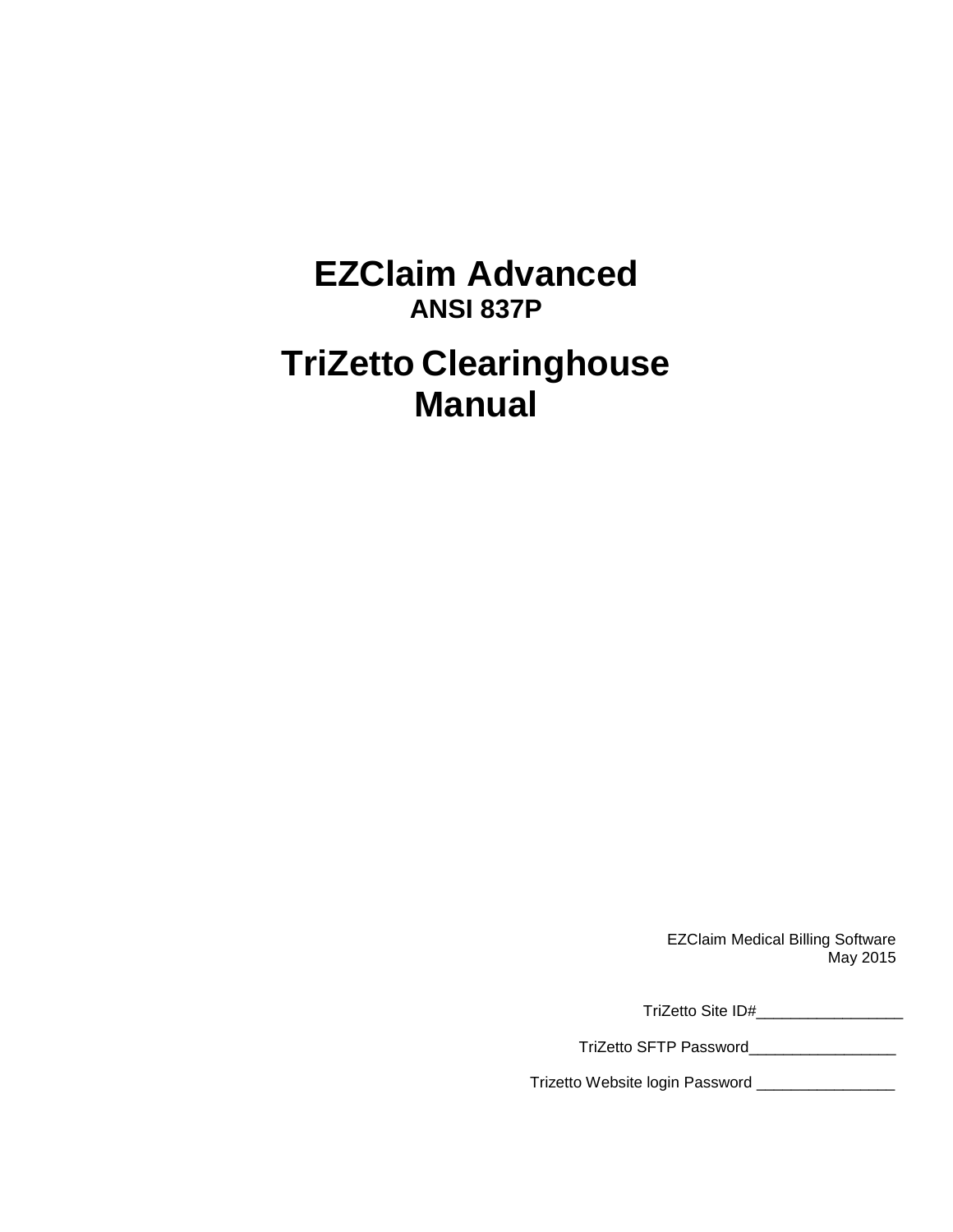**Note:** For questions regarding TriZetto Enrollment, Payer agreements, testing, or other Clearinghouse questions please contact **TriZetto Enrollment Dept.** at **1**.**800.969.3666** or **Trizetto Customer Service at 1.800.556.2231**.

- Client signs a contract with **TriZetto.** Within 24 hours the client will receive an email from **TriZetto**.
- The dedicated **Trizetto** Provider Enrollment representative will contact the client for their initial "Kick off Call". Client questions can be answered at this time. An 'Implementation Checklist' and 'Transfer Authorization Form' and 'Data Collection Workbook' will be provided after call.
- $\checkmark$  The client will be responsible for completing the Data Collection Workbook (provider specific information such as NPI's, Tax ID's, etc.) and returning it to their **TriZetto** representative in a timely manner.
- Once the Data Collection Workbook is returned to **TriZetto** the EDI Enrollments are prepared.
- **TriZetto** will generate the Payer EDI enrollment paperwork which is given to the client to sign only if the Transfer Authorization Form (TAF) was not signed by client. If the TAF was signed by the client then your TriZetto Rep will complete forms. Payer turn-around times and outstanding issues will be provided by your **TriZetto** Rep.
- **TriZetto** will contact client via email when payer approvals are received and when the provider can submit claims to requested payers.
- A dedicated representative from the **TriZetto** Implementation Team will reach out to schedule an appointment for the installation (testing). Trizetto will notify EZClaim of the installation day and time.
- $\checkmark$  EZClaim will contact the client prior to installation (testing) appointment to assist with EZClaim program set up. Plan 20-30 minutes for this call.
- $\checkmark$  TriZetto will contact the client on the phone on the specified day and time to assist with the upload of the first claim file. **TriZetto** will use this claim file to test.
- The client file is tested by **TriZetto** to ensure that all payer IDs, NPI numbers, and all other claims data is accurate. Once testing is complete the site is moved into production. Any questions can be directed to TriZetto Customer Service Department at 1-800-556-2231.
- Once the client is in production and sending claims, they will be contacted by **TriZetto** to schedule **TriZetto** website training.
- Clients can register for additional Client Training webinars on the **TriZetto** website. Webinars are recommended for new clients and they're FREE!

#### If you have questions at any time, please contact **TriZetto Customer Service** at **800-556-2231**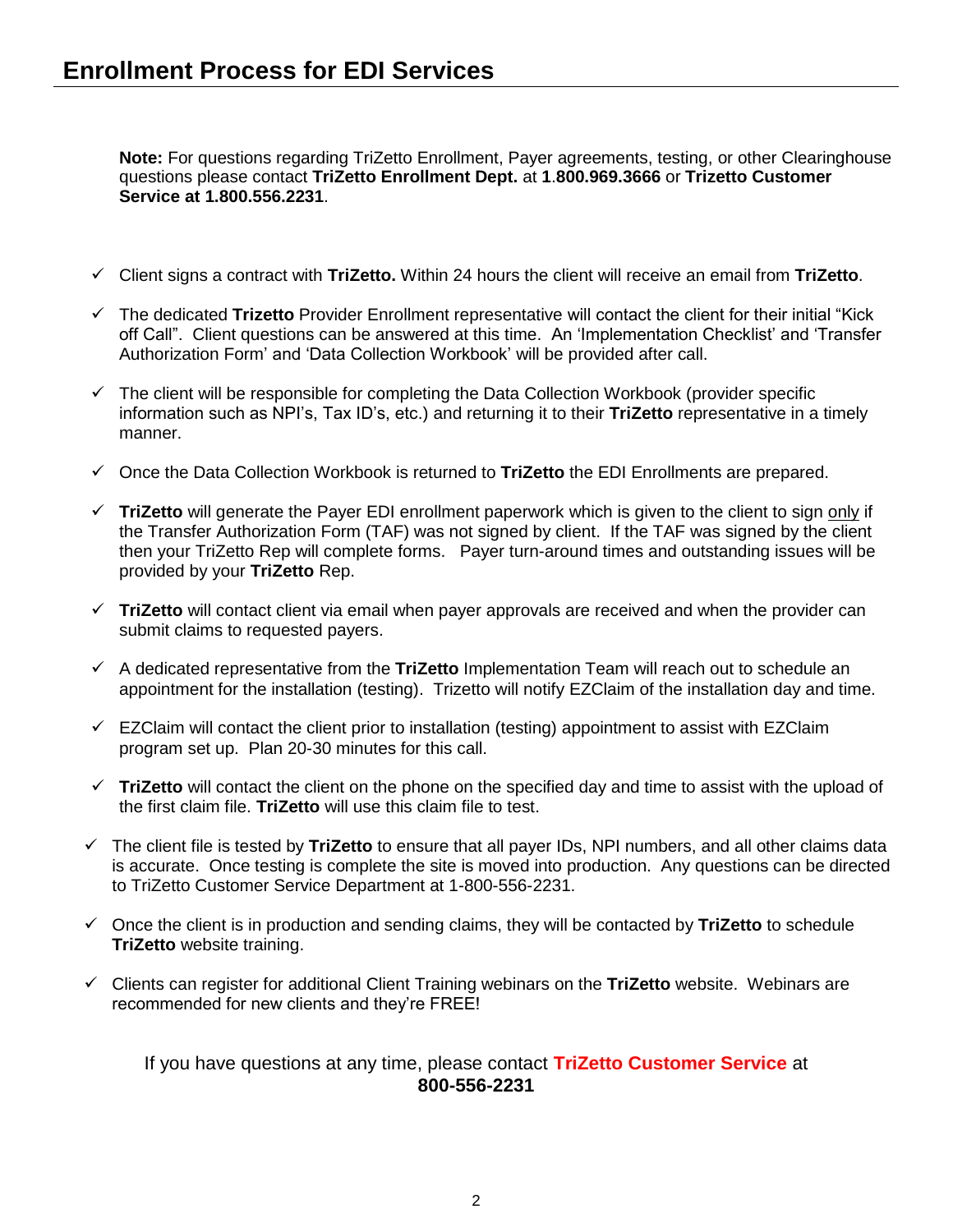### **1. Enroll with TriZetto Clearinghouse**

- $\Box$  TriZetto has contacted EZClaim Customer to begin Enrollment process.
- EZClaim Advanced10 is updated to latest release (Support>Check for Updates)
- $\Box$  TriZetto sends enrollment documentation to customer
- $\Box$  TriZetto sends Payer ID list to customer
- $\Box$  TriZetto sends TriZetto Site ID number and SFTP password to customer

### **2. EZClaim Program Set-up using the EZClaim TriZetto Quick Start Guide**

- $\Box$  Customer enters Payer Library data
- $\Box$  Customer enters Physician/Facility Library data
- □ Customer enters Patient and Claim information
- □ EZClaim assists customer with setting up Site ID and SFTP password prior to TriZetto install appointment

### **3. Submit Test File to TriZetto**

- $\Box$  TriZetto and Customer arrange a time/date for test file to be sent to TriZetto
- $\Box$  Following this EZClaim TriZetto User Guide, customer prepares a minimum of 15-20 claims from various Payers for TriZetto test file.
- $\Box$  Customer sends test file to TriZetto on the date/time arranged
	- $\circ$  Customer notifies TriZetto they are sending EZClaim SFTP which does not require a Path and Filename.
- $\Box$  Customer receives email approval from TriZetto that the test file is accepted, customer moved to 'Production' status.

### **4. Retrieve Reports**

- □ Customer downloads Reports in EZClaim program. See page [16](#page-15-0) for 'Reports'
	- $\circ$  Customer reports from TriZetto will download into EZClaim program and will also be viewable on TriZetto's website.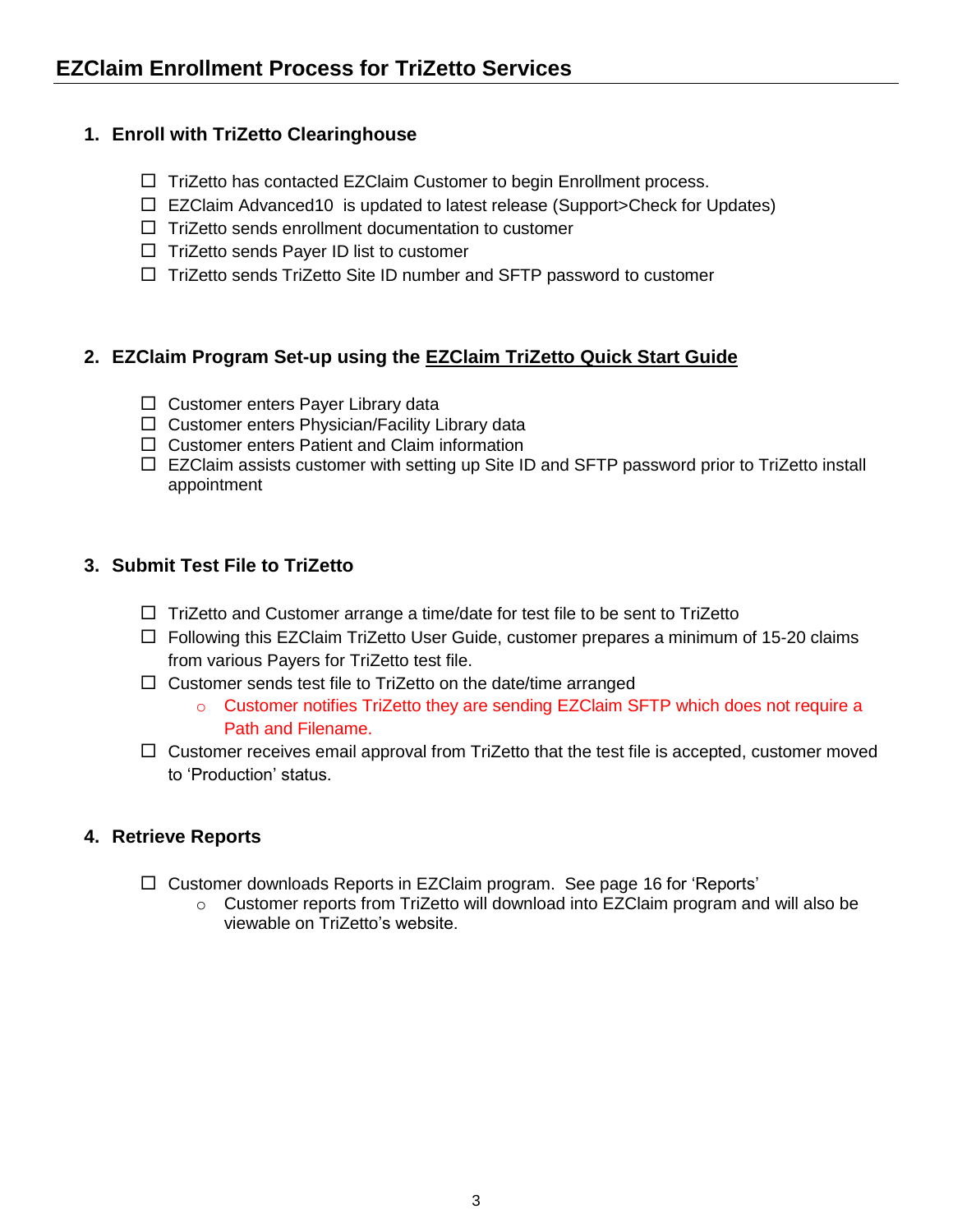### **Common Errors on TriZetto claims**

**Zip Code** - Five digit zip code in the facility and billing addresses (boxes 32 and 33, respectively). The Facility and Billing zip codes must be nine digits without punctuation. Please add the extra four digits.

**Assignment of Benefits** - If checked 'No', the payment from the insurance will go directly to the patient. Confirm selection is correct. See 'Physician/Diagnostic Info' tab

| Accept Assignment<br>$C$ Yes | No. | Billing Provider Info & Phone # |  |
|------------------------------|-----|---------------------------------|--|
| Information                  |     | BILLING COMPANY                 |  |
|                              |     | 100 MAIN                        |  |

**Tax ID** - The hyphen in the Tax ID number will need to be removed. There cannot be any spaces or hyphens in this number. See 'Physician and Facility Library' > Tax ID Type

| Tax ID Type:         | $\mathop{\text{Tax}}\nolimits\mathop{\text{ID:}}$ |
|----------------------|---------------------------------------------------|
| 124<br>Tax ID Number | $\bullet$   023456789                             |

**Payer ID #** and **DX Codes** - Your claims will reject if Trizetto (TriZetto) payer IDs are not entered in the 'Payer Library'.

<http://payers.gatewayedi.com/default.aspx> All **DX codes** must be valid codes.

**Subscriber Address** - A full Subscriber (Insured) address is required on claims.

**Claims for Testing** - TriZetto would like to see 10-15 claims (for various payers) in your test file so that they can give you good test results.

**PO Box Number** - You cannot use a PO Box for the Billing or Facility locations. (Box 32 & 33 of the claim form (Facility and Billing information.) See **Step 3-** 'Physician and Facility Library' > Classification

**Note**: A **P.O. Box** address requires setting up a separate billing entry using the Classification of 'Pay to Provider'. Once entry is completed, go to Tool>Options>Submitter Information to select your 'Pay to Provider' entry.

| Pay To Provider - Do not use unless required by payer: |  |  |  |  |
|--------------------------------------------------------|--|--|--|--|
|                                                        |  |  |  |  |
|                                                        |  |  |  |  |
| <b>DR BILLING</b>                                      |  |  |  |  |

**Rendering Provider** - Claims with the same Information in both the Billing and Rendering fields may reject. Most Payers do not want to see Rendering information if it is the same as the Billing information.

**Hospital Admission Date** -Include an Admission Date on all inpatient hospital medical visits. Go to Charges tab > Hosp. Dates



Taxonomy Codes - Taxonomy Codes are **10 digits**. Please update claims with correct Taxonomy code. <http://www.wpc-edi.com/reference/>See 'Physician and Facility Library' > Taxonomy Codes

Taxonomy Code: |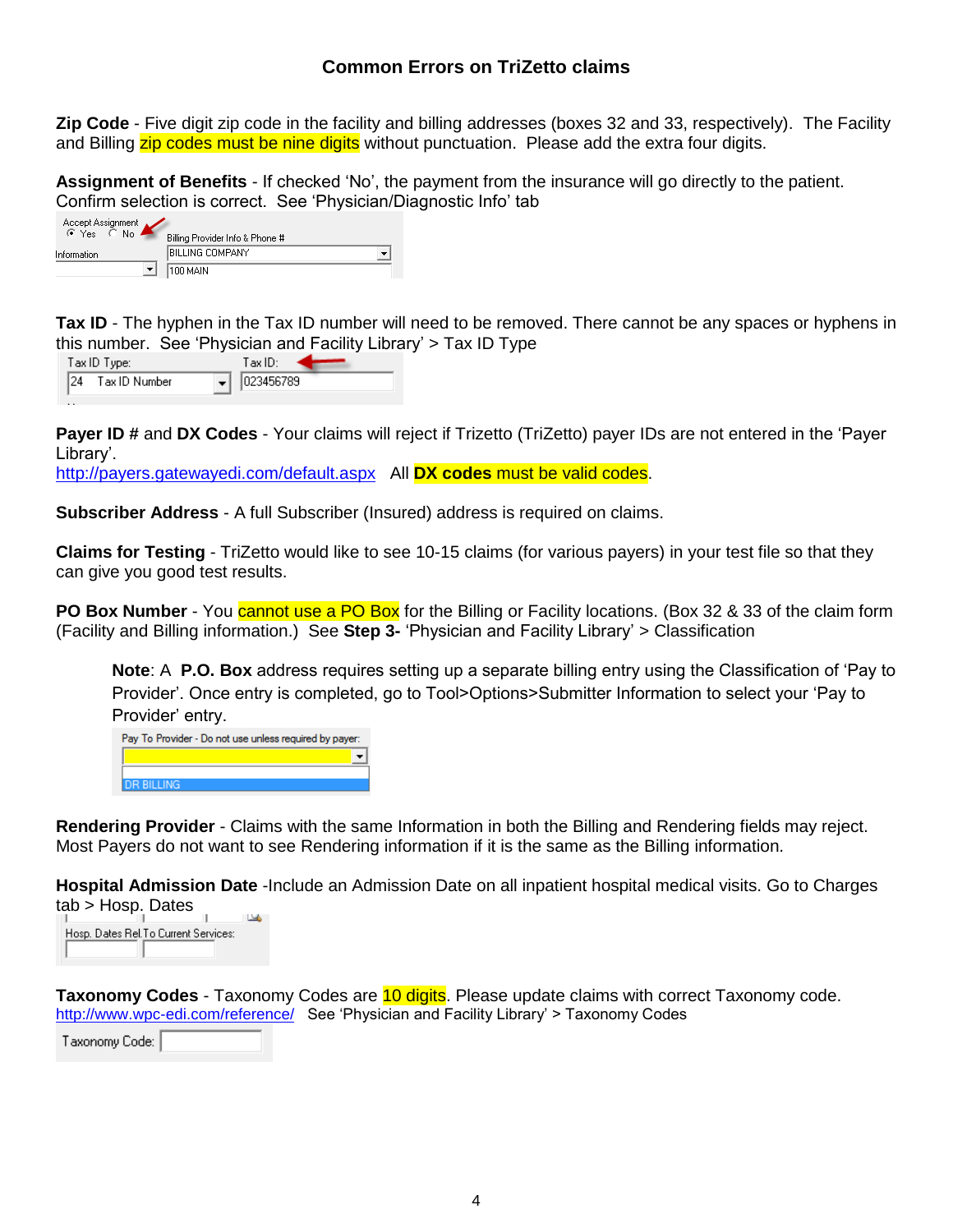**TRIZETTO PATH AND FILENAME for submitting test files to TriZetto.** When asked by TriZetto for the **'name of your file and the file location** (file path)' let them know you are submitting your claims through EZClaim using **SFTP** (Secure File Transfer Protocol). EZClaim customers do not require a Path and Filename.

### **Step 1 - Submitter/Receiver Information**

- 1. Go to Tools>Options>Submitter Information tab.
- 2. Enter your office Contact name and Phone number. Enter your TriZetto assigned 4 Digit Site ID. Note: Contact name cannot be the same as Billing Provider name entered in EZClaim.

| <b>EZClaim Advanced 9</b>                                                                                                                                                                                                                                                                                                    |                                                                                                            |
|------------------------------------------------------------------------------------------------------------------------------------------------------------------------------------------------------------------------------------------------------------------------------------------------------------------------------|------------------------------------------------------------------------------------------------------------|
| Provider Information   Data Entry - Service Lines   Data Entry - General   Default Print Options   Submitter Information<br>The Submitter Information screen for ANSI 837 based exports has been replaced by the Submitter/Receiver<br>Library. Click the Submitter/Receiver Library button below to Add/Edit your settings. | Security                                                                                                   |
| Submitter/Receiver Library                                                                                                                                                                                                                                                                                                   | Lock EDI Format selection on<br>Electronic Claims window.                                                  |
| Pay To Provider - Do not use unless required by payer:<br>$\blacktriangledown$                                                                                                                                                                                                                                               | Contact name cannot be<br>the same as that entered<br>in the Billing Provider field.<br>Leave Portal Login |
| EZClaim Clearinghouse - Do not enter data unless directed to by your EDI representative<br>Client Name: CONTACT NAME<br>5554446666<br>Phone:                                                                                                                                                                                 | <b>Information Blank</b><br>Portal Login Information                                                       |
| Client Code:   xxxx<br>2 Digit Code:<br>3 Digit Code:                                                                                                                                                                                                                                                                        | Client ID:<br>User Name:<br>Password:                                                                      |
| 4 Digit TriZetto<br>Site ID                                                                                                                                                                                                                                                                                                  |                                                                                                            |
|                                                                                                                                                                                                                                                                                                                              |                                                                                                            |
|                                                                                                                                                                                                                                                                                                                              | <b>OK</b><br>Cancel<br>Help                                                                                |

3. Click on OK.

\*If you use a Post Office box number for billing address, enter 'Pay to Provider' info in Step 3 'Physician, Organization, Facility Library' and then select 'Pay To' dropdown here.

| <b>EZClaim Advanced 9</b><br>$\mathbf{x}$                                                                                                                                                        |
|--------------------------------------------------------------------------------------------------------------------------------------------------------------------------------------------------|
| Submitter Information<br>Provider Information   Data Entry - Service Lines   Data Entry - General   Default Print Options<br>Security                                                            |
| The Submitter Information screen for ANSI 837 based exports has been replaced by the Submitter/Receiver<br>Library. Click the Submitter/Receiver Library button below to Add/Edit your settings. |
| Lock EDI Format selection on<br>Submitter/Receiver Library<br><b>Electronic Claims window</b>                                                                                                    |
| Pay To Provider - Do not use unless required by payer:<br>Do not enter 'Pay To Provider'<br>unless using a PO Box number<br>for Billing Address                                                  |
| EZClaim Clearinghouse - Do not enter data unless directed to by your EDI representative                                                                                                          |
| Client Name: CONTACT NAME                                                                                                                                                                        |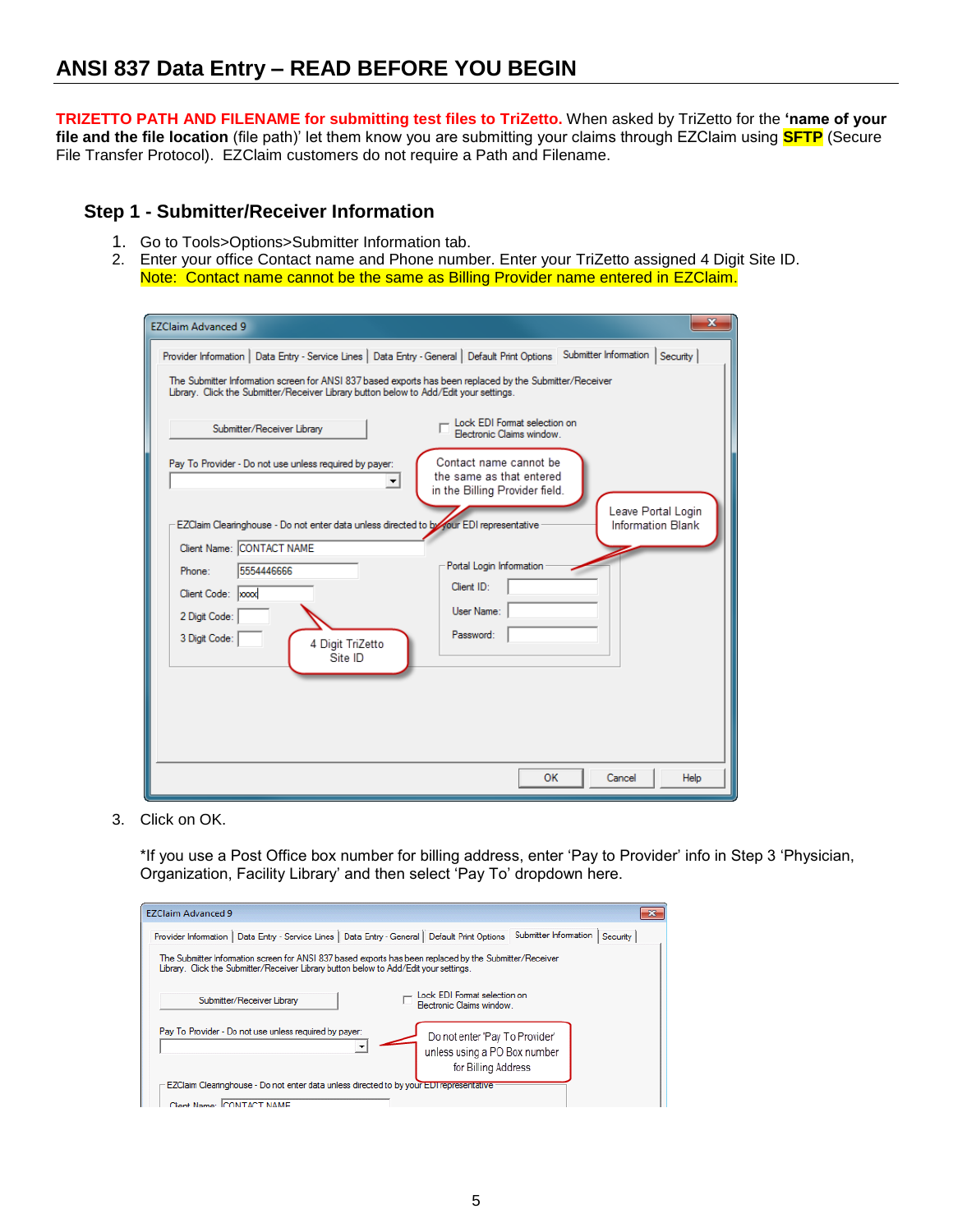## **Setting Up Your Data**

**Before you will be authorized to submit test claims to TriZetto, you must have your test claims set up in the following format!** Please follow these instructions.

**Required:** Your file **will reject** if you do not use a **TriZetto (Gateway EDI) Payer ID#** for every insurance company you are sending claims. Click on this link and use the [TriZetto-Gateway](http://payers.gatewayedi.com/default.aspx) Payer list for Payer ID#'s.

### **Step 2 - Setting up the Payer Library**

*Payer Library Icon*

| Payer Library          |                            |                                                                  | $\mathbf{x}$                                                                                                                                                                                                                                                                                                                                                                                                                   |
|------------------------|----------------------------|------------------------------------------------------------------|--------------------------------------------------------------------------------------------------------------------------------------------------------------------------------------------------------------------------------------------------------------------------------------------------------------------------------------------------------------------------------------------------------------------------------|
| Select a payer to edit |                            |                                                                  |                                                                                                                                                                                                                                                                                                                                                                                                                                |
| Name<br>SAMPLE PAYER   | Address<br>4% FRONT STREET | Payer ID Ins Type.<br>ST <sub>1</sub><br>M<br>12345<br><b>CT</b> | BCBS<br>Payer Name:<br>12345<br>Payer ID:<br>Street Address 1: 6789 HOWELL STREET<br>Street Address 2:<br>City/State/Zip:<br>ANYTOWN<br>99999<br>lм<br>Telephone:<br>Ins. Type Code:<br>$\blacksquare$<br>Claim Office Num:<br>Payer Notes:                                                                                                                                                                                    |
|                        |                            |                                                                  | Additional Program Settings<br>Suppress address when printing paper claims.<br>F Ignore the rendering provider when printing or exporting claims.<br>Export biling provider taxonomy code even if using a rendering provider.<br>Export/Print patient info in the facility area when Place of Service is 12.<br>Enter a followup date for 0<br>days after the claim has been printed or<br>exported (leave 0 for no followup). |

#### **Add Payer Information to Library**

Required: You must have a Payer name and **Gateway EDI (TriZetto) Payer ID#** for every insurance company you are sending electronic claims.

- 1. Enter name of Insurance carrier.
- 2. Enter Payer ID# in 'Payer ID' field.
- 3. **Ins Type Code**: Select only if sending **Medicare** as a secondary payer. Use dropdown arrow to select 'Medicare Secondary Claims' Ins Type code.
- 4. Click on the' Save' button.
- 5. Payer information is now listed in the box to the left.

#### **Edit Payer Information**

Highlight the Payer, edit Payer information and then click on the 'Save' button.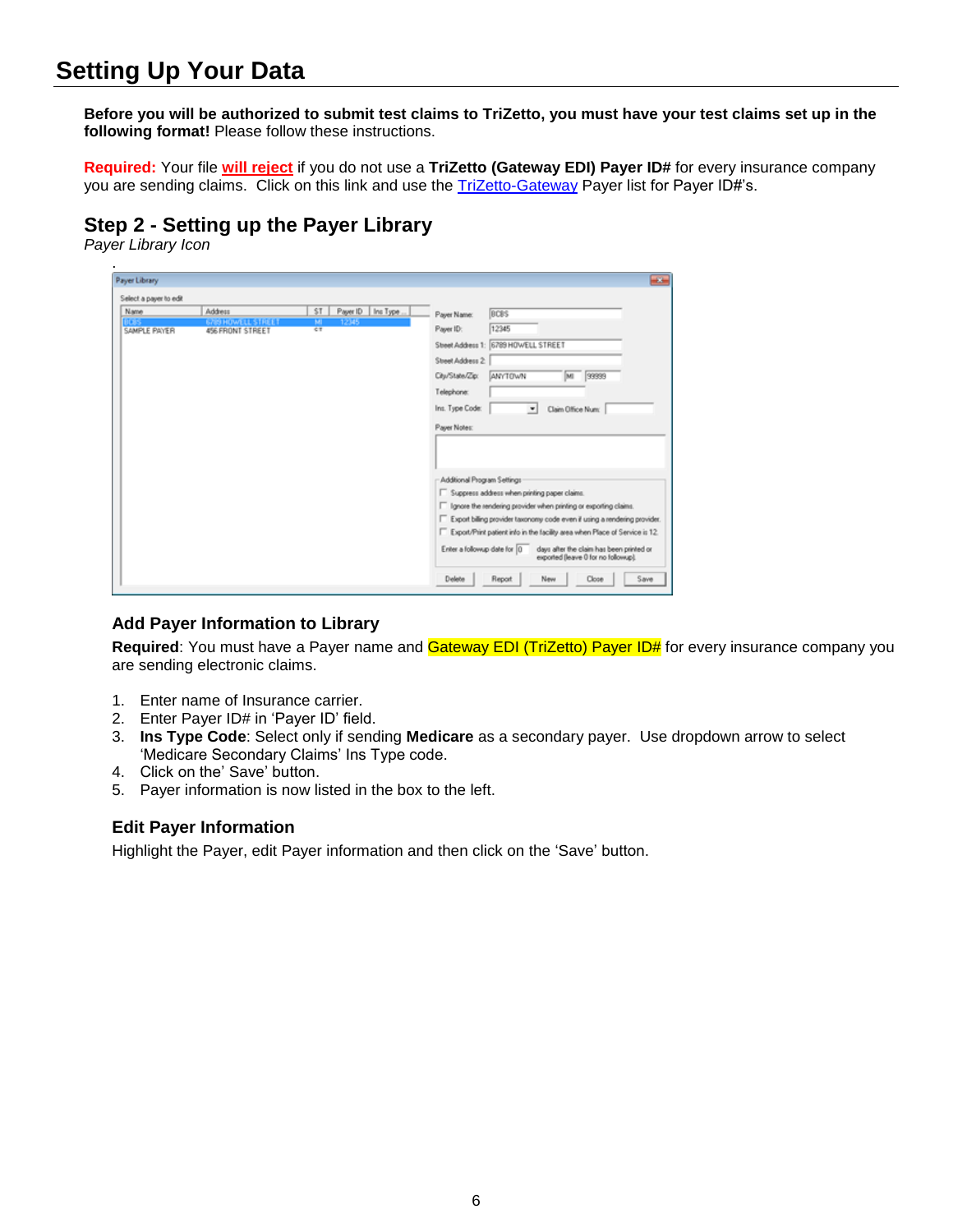### **Step 3 - Physician, Organization and Facility Library**

*Physician/Facility Library Icon*

#### **Note:** A 9 Digit Zip Code is required for Billing and Facility information!

**Physician/Facility Library – Library information must be completed before entering patient data.** Once the entries are completed in the library, they will be selected on EZClaim data entry screens. Correct set-up of the Library is important for error free claims.

| Physician, Organization and Facility Library                                                                                                                                                                                                                                      |                                                                                                                                                                                                                                                                                                                                                                                                                                                                                                                                                                                                  |                                                                                            |
|-----------------------------------------------------------------------------------------------------------------------------------------------------------------------------------------------------------------------------------------------------------------------------------|--------------------------------------------------------------------------------------------------------------------------------------------------------------------------------------------------------------------------------------------------------------------------------------------------------------------------------------------------------------------------------------------------------------------------------------------------------------------------------------------------------------------------------------------------------------------------------------------------|--------------------------------------------------------------------------------------------|
| Physician/Organization Library Entries:<br>Show: C Active C Inactive C All<br>Filter Clear<br>Filter:<br><b>BILLING - Billing</b><br>DR BILLING - Pay To<br>FACILITY - Facility<br>ORDERING - Ordering<br>REFERRING - Referring<br>RENDERING - Rendering<br>THE CENTER - Facility | Use the Tab key to move to the next field. Enter to save.<br>Full Name (Required)<br><b>BILLING</b><br>Classification: Billing<br>Inactive<br>$\overline{\phantom{a}}$<br>C Person C Non-Person<br>Type:<br>Last Name if Person or Organization Name if Non-Person<br><b>BILLING</b><br>First Name:<br><b>JOHN</b><br>Middle: i<br>Address Line 1: 313 SOUTH ST<br>Address Line 2:<br>999994444<br>City, State, Zip: COOPERSVILLE<br>lмı<br>Telephone: 5556667777<br>Fax:<br>EMail:<br>NPI 0987654321<br>Taxonomy Code:<br>Tax ID:<br>Tax ID Type:<br>222334444<br>Tax ID Number<br>24<br>Notes: | Use dropdown arrow to<br>select Classification<br>type<br>9 digit Zip Code<br>is Required. |
| Additional ID Numbers (Legacy Numbers):                                                                                                                                                                                                                                           |                                                                                                                                                                                                                                                                                                                                                                                                                                                                                                                                                                                                  |                                                                                            |
| Paver<br>Del                                                                                                                                                                                                                                                                      | ID Type/Qualifier<br>ID Number                                                                                                                                                                                                                                                                                                                                                                                                                                                                                                                                                                   |                                                                                            |
| Delete<br>Library List Report                                                                                                                                                                                                                                                     | Library Usage Report<br><b>New</b><br>Close<br>Save                                                                                                                                                                                                                                                                                                                                                                                                                                                                                                                                              |                                                                                            |

#### **Billing Provider Information (Box 33 on CMS 1500 form)**

**Note:** Do not use initials or credentials. MR., MS., DR., MD, INC. etc.

- 1. Enter the Name of Provider, Agency or Business in "Full Name Required' field.
- 2. Select '**Billing**' as Classification.
- 3. Select **Person or Non-Person** as 'Type' depending on the billing provider entry.
- 4. Enter 'Organization' name or 'Last Name' and 'First Name' if person.
- 5. Enter street Address information **including** 9 digit Zip Code.
	- **Note**: A **P.O. Box** address requires setting up a separate billing entry using the Classification of 'Pay to Provider'. Once entry is completed, go to Tool>Options>Submitter Information to select your 'Pay to Provider' entry.

| Pay To Provider - Do not use unless required by payer: |  |
|--------------------------------------------------------|--|
|                                                        |  |
|                                                        |  |
| <b>DR BILLING</b>                                      |  |

- 6. Enter Individual or Organizational NPI number.
- 7. Using the dropdown arrow, select 'Tax ID Type' and enter number.
- 8. Enter Taxonomy Code if required by your insurance company. **Note**: Fax and Email is used for your reference only.

#### **Additional ID numbers**

1. **Situational:** Select Payer by clicking in the blank line. Continue entering ID Type and either the Providers Individual or Group ID Number.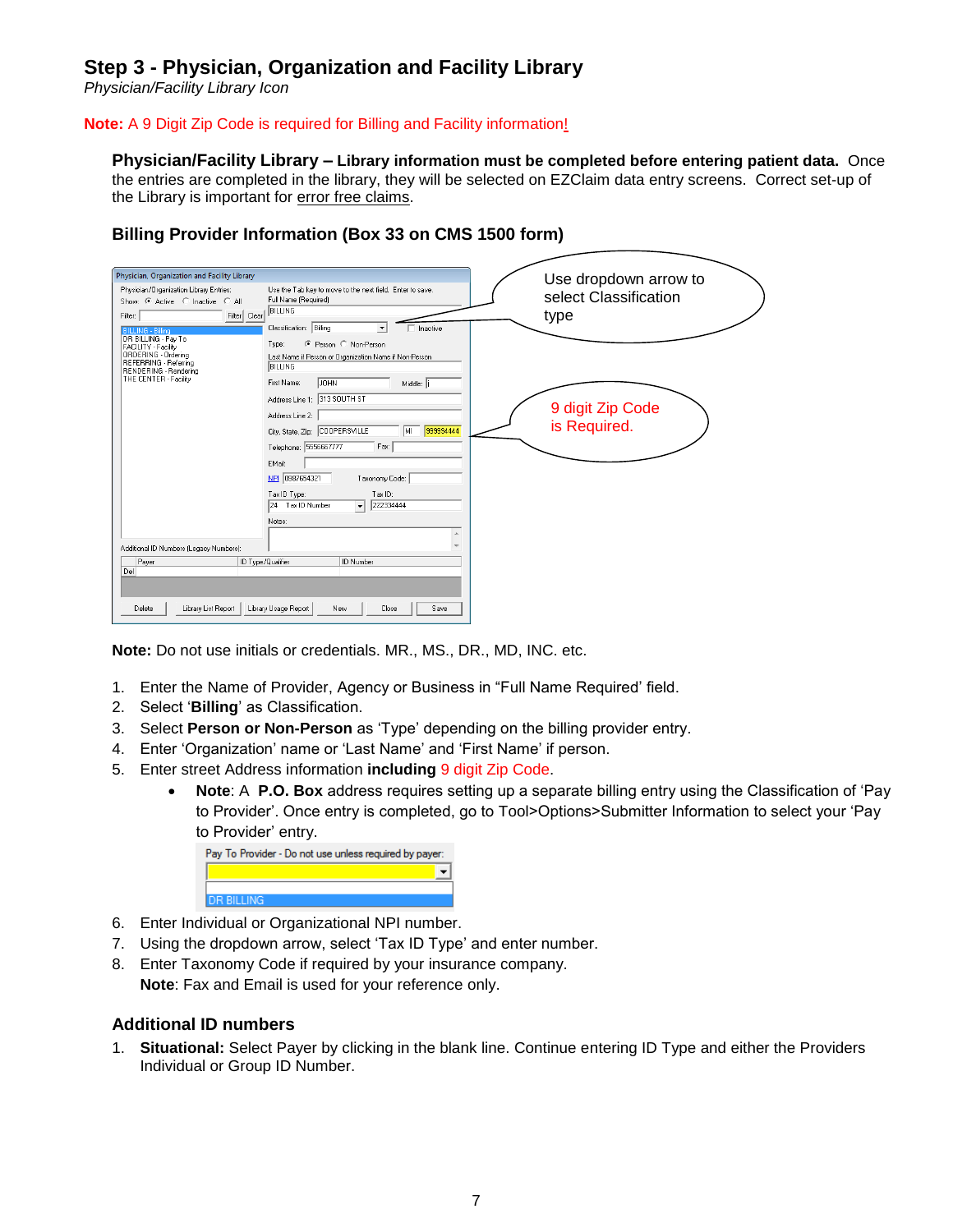| <b>ID Number</b><br>ID Type/Qualifier<br>Payer<br>Blue Shield Number-1B<br>Del BCBS - 6789 HOWELL STREI -<br>345678<br>۰<br>Library Usage Report<br>Library List Report<br>Delete<br>Close<br>New<br>Save | Additional ID Numbers (Legacy Numbers): |  |  | $\overline{\phantom{a}}$ |
|-----------------------------------------------------------------------------------------------------------------------------------------------------------------------------------------------------------|-----------------------------------------|--|--|--------------------------|
|                                                                                                                                                                                                           |                                         |  |  |                          |
|                                                                                                                                                                                                           |                                         |  |  |                          |
|                                                                                                                                                                                                           |                                         |  |  |                          |
|                                                                                                                                                                                                           |                                         |  |  |                          |
|                                                                                                                                                                                                           |                                         |  |  |                          |

2. Click on 'Save'.

#### **Rendering Provider Information (Box 24j on CMS 1500 form)**

| Physician, Organization and Facility Library                                                                                                                                                                                                                                                                            |                                                                                                                                                                                                                                                                                                                                                                                                                                                                                       |  |  |  |  |
|-------------------------------------------------------------------------------------------------------------------------------------------------------------------------------------------------------------------------------------------------------------------------------------------------------------------------|---------------------------------------------------------------------------------------------------------------------------------------------------------------------------------------------------------------------------------------------------------------------------------------------------------------------------------------------------------------------------------------------------------------------------------------------------------------------------------------|--|--|--|--|
| Physician/Organization Library Entries:<br>Show: C Active C Inactive C All<br>Filter   Clear<br>Filter:<br>BILLING - Billing<br>DR BILLING - Pay To<br>FACILITY - Facility<br>ORDERING - Ordering<br>REFERRING - Referring<br>RENDERING - Rendering<br>THE CENTER - Facility<br>Additional ID Numbers (Legacy Numbers): | Use the Tab key to move to the next field. Enter to save.<br>Full Name (Required)<br><b>IRENDERING</b><br>Classification: Rendering<br>$\Box$ Inactive<br>▾╎<br>C Person C Non-Person<br>Type:<br>Last Name if Person or Organization Name if Non-Person.<br><b>RENDERING</b><br>First Name:<br>JOHN<br>Middle: J<br>Address Line 1:<br>Address Line 2:<br>City, State, Zip:<br>Fax:<br>Telephone:<br>EMail:<br>NPI 0234567678<br>Taxonomy Code:<br>Tax ID:<br>Tax ID Type:<br>Notes: |  |  |  |  |
| Payer<br>ID Type/Qualifier                                                                                                                                                                                                                                                                                              | <b>ID Number</b>                                                                                                                                                                                                                                                                                                                                                                                                                                                                      |  |  |  |  |
| Del                                                                                                                                                                                                                                                                                                                     |                                                                                                                                                                                                                                                                                                                                                                                                                                                                                       |  |  |  |  |
|                                                                                                                                                                                                                                                                                                                         |                                                                                                                                                                                                                                                                                                                                                                                                                                                                                       |  |  |  |  |
| Delete<br>Library List Report                                                                                                                                                                                                                                                                                           | Library Usage Report<br>New<br>Close<br>Save                                                                                                                                                                                                                                                                                                                                                                                                                                          |  |  |  |  |

- 1. Enter First and Last name in 'Full Name (Required)' field.
- 2. Select '**Rendering**' as 'Classification.
- 3. Select **Person** as Type.
- 4. Enter Last name and First name.
- 5. Enter Individual NPI number. **Optional:** If a Tax ID is required, enter under 'Additional ID Numbers'.
- 6. Click on 'Save'.

#### **Facility Information**

Enter Facility information only if different than the Billing Provider information. (Box 33 of the 1500 form.)

- 1. Enter Facility Name in 'Full Name (Required)' field.
- 2. Select '**Facility**' as 'Classification'.
- 3. Select **Non-Person** as 'Type'.
- 4. Enter Facility Name and Address information including 9 digit Zip Code which is required.
- 5. Enter NPI number.
- 6. Click on 'Save'.

**Note:** Enter additional Provider and Facility information as required for your claims.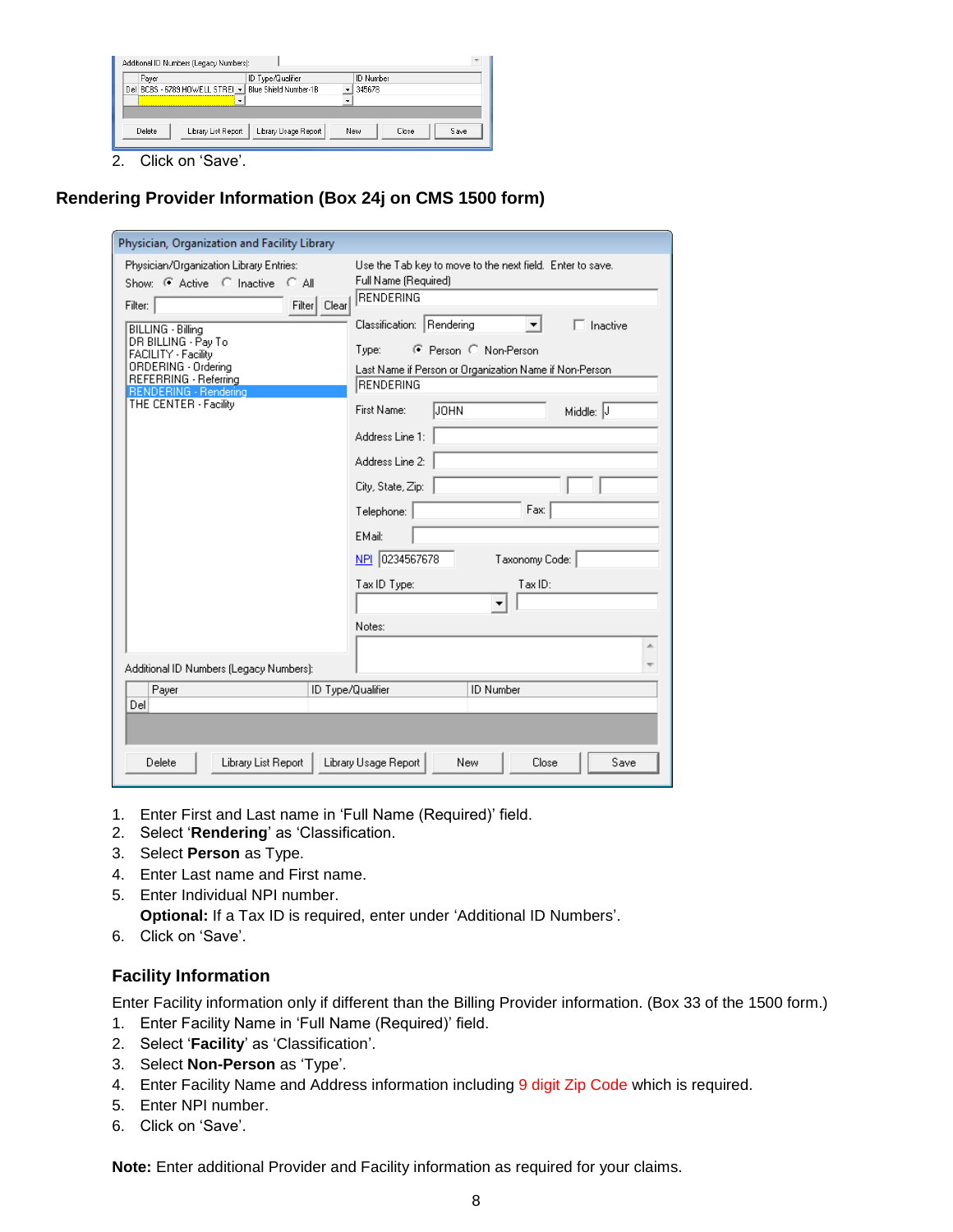### **Step 4 - Patient/Insured Info Screen**

|                                                                                    | SAMPLE, PATIENT (Age: 46) - 54321 - PATIENT GROUP 1 - EZClaim Advanced 9 Release 0<br>File Edit Patient Claim Libraries EZLink! Tools Electronic-Claims! View Support/Help EZClaim.com!                                                                                                                                                                                                                                                                                                                                                                                                                                                                                                                             |                                    |
|------------------------------------------------------------------------------------|---------------------------------------------------------------------------------------------------------------------------------------------------------------------------------------------------------------------------------------------------------------------------------------------------------------------------------------------------------------------------------------------------------------------------------------------------------------------------------------------------------------------------------------------------------------------------------------------------------------------------------------------------------------------------------------------------------------------|------------------------------------|
| New<br>Patient<br><b>Patient</b><br>Template                                       | Find<br>Find<br><b>New</b><br>Electronic<br>Payer<br>Physician<br>Report<br>Backup<br><b>IN</b> Claim<br>Patient<br>Claim<br>Data<br>Library<br>Library<br>List<br>Claims                                                                                                                                                                                                                                                                                                                                                                                                                                                                                                                                           | Exit<br>Program                    |
| : 回 ×<br>Patient List=                                                             | Patient/Insured Info   Physician/Diagnostic Info   Payers/Other Info   New Charges   Charges: 11/7/2013 \$70.00                                                                                                                                                                                                                                                                                                                                                                                                                                                                                                                                                                                                     |                                    |
| Group: PATIENT GROUP 1<br>回る<br><b>DOB</b><br>Name<br>SAMPLE, PATIENT<br>2/21/1967 | Group<br>Medicaid<br>Tricare<br>Champya<br><b>FECA</b><br>Medicare<br>Other<br>Insured's ID Number<br>$\sigma$<br>$\sim$<br>$\sim$<br>$\cap$<br>$\subset$<br>$\circ$<br>C<br>098765432<br>Patient Last Name First Name<br>Insured's Name (Last, First, MI)<br>MI<br>Patient Date of Birth Sex<br>$G$ M $C$ F<br><b>PATIENT</b><br>2/21/1967<br>SAMPLE PATIENT<br><b>SAMPLE</b><br><b>Ga</b> Copy Info<br>Patient Address<br>Insured's Street Address<br>Patient Relationship to Insured<br>123 MAIN STREET<br>123 MAIN STREET<br>C Self C Spouse C Child<br>$C$ Other<br>City<br>State<br>City<br>Reserved for NUCC Use<br><b>ST</b><br>larv<br><b>CITY</b><br>Phone Number<br>Zip Code<br>Zip Code<br>Phone Number | State<br>lsт                       |
|                                                                                    | (555) 666-7777<br>555554444<br>(555) 666-7777<br>555554444<br>Insured's Policy Group or FECA Num.<br>Other Insured's Name (Last, First, MI)<br>Is Patient's Condition Related To:<br>Employment C Yes + No Place (State)<br>Insured's DOB<br>Other Insured's Policy or Group Number<br>Sex<br>Auto Accident C Yes G No<br>$G$ M $C$ F<br>2/21/1967<br>Other Accident C Yes G No<br>9b Reserved for NUCC Use                                                                                                                                                                                                                                                                                                         |                                    |
| $\overline{\phantom{a}}$<br><b>ALL</b><br>k.                                       | <b>9c Reserved for NUCC Use</b><br>Insurance Plan Or Program Name<br>Patient's Sig On File<br>Source:<br>Other Insurance Plan Name or Program Name<br>Is There Another Health Benefit Plan?<br><b>▽</b> Print Current Date Or<br>C Yes C Yes - Not Reflected on Claim C No<br>Pat Bal: \$0.00<br>$\overline{\vee}$ Insured's Sig On File<br>Patient Notes<br>Ins Bal: \$70.00<br>Reminder Note:                                                                                                                                                                                                                                                                                                                     | V Print Form & Data                |
|                                                                                    |                                                                                                                                                                                                                                                                                                                                                                                                                                                                                                                                                                                                                                                                                                                     |                                    |
| N <sub>E</sub><br>Name<br>Date<br>SAMPLE, PATIENT<br>11/7/2013                     | Ò<br>Paid Stat.<br>Perm Sta<br>Printed<br>Exported  <br>Ready fo.<br><b>Bill Date</b><br><b>Bal Due</b><br>Patient Group<br>Insurance<br>\$70.00<br><b>BCBS</b><br>Not Paid<br>Not Perm PATIENT GROUP 1<br>Yes                                                                                                                                                                                                                                                                                                                                                                                                                                                                                                      | Claim ID<br>Secondary<br>No.<br>10 |
| $\blacktriangleleft$<br>Filters - Only Show Claims: My Not Printed My Not Exported | m.<br><b>▽</b> Not Permanent<br>$\nabla$ Not Paid<br><b>▽</b> Not Archived                                                                                                                                                                                                                                                                                                                                                                                                                                                                                                                                                                                                                                          |                                    |

Do not use words such as 'SAME' or 'NONE' or 'N/A'.

Required: Enter Patient information.

Required: Insured information is required if 'Insured' is different than the 'Patient'.

Required: Enter Insured ID Number in this format, 2345678. Do not use dashes or punctuation.

Required: Patient's Birth Date

Required: Patient Relationship to Insured

Required: Patient Signature on File

Required: Check 'Insured Signature on File' for payment to be sent to Provider. If not checked, payment will be sent to the Insured.

#### **Box 9b-9c – Reserved for NUCC use. Not used for electronic billing**

#### **Other Insured Information.**

- Enter secondary data only if submitting a secondary insurance for this claim.
- Enter secondary insured's ID# on the **Payers/Other Info** tab.

**Note:** Enter any additional information requested by the insurance company.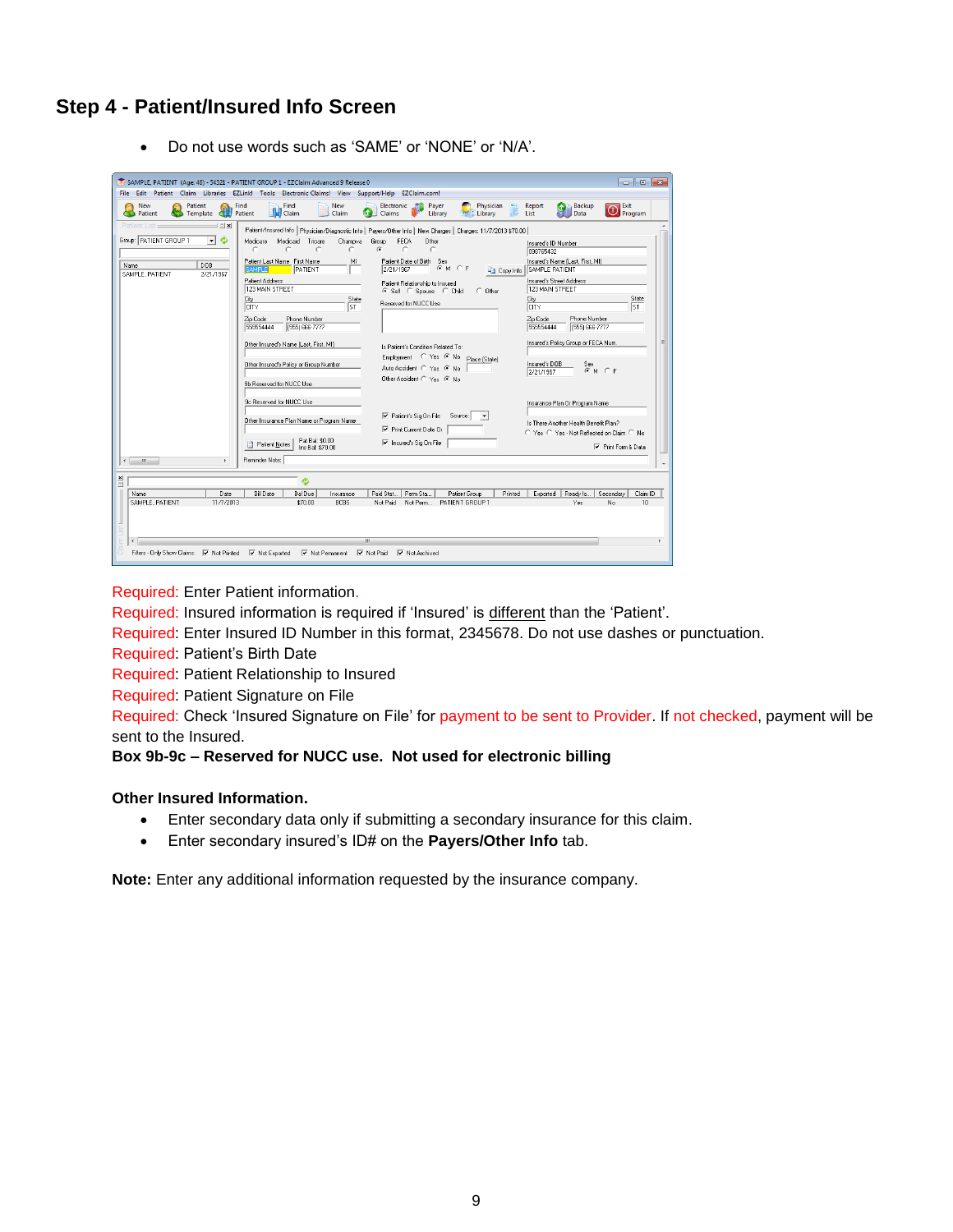

### **Step 5 - Physician/Diagnostic Info Screen**

#### **Field Requirements**

Required: Billing Provider Info & Phone Number information. Use the dropdown arrow to select the Physician/Organization name.

Required: Accept Assignment indicator. 'Yes' or 'No'. IF checked 'No', payment will be sent to the Insured. Required: Physician Signature on File indicator

If required by your Payer, enter the following information.

- Rendering Provider Rendering Provider information
- Date of Current This is the default 'Date of Current' field. Enter a date in this field only if the date is used for all charges for this patient. For Medicare this date cannot be same as first date of service.
- Referring Provider Name and ID#
- Facility Information Do not enter facility information unless Facility data is different from Billing information or Place of Service is a 12 or required by your insurance company.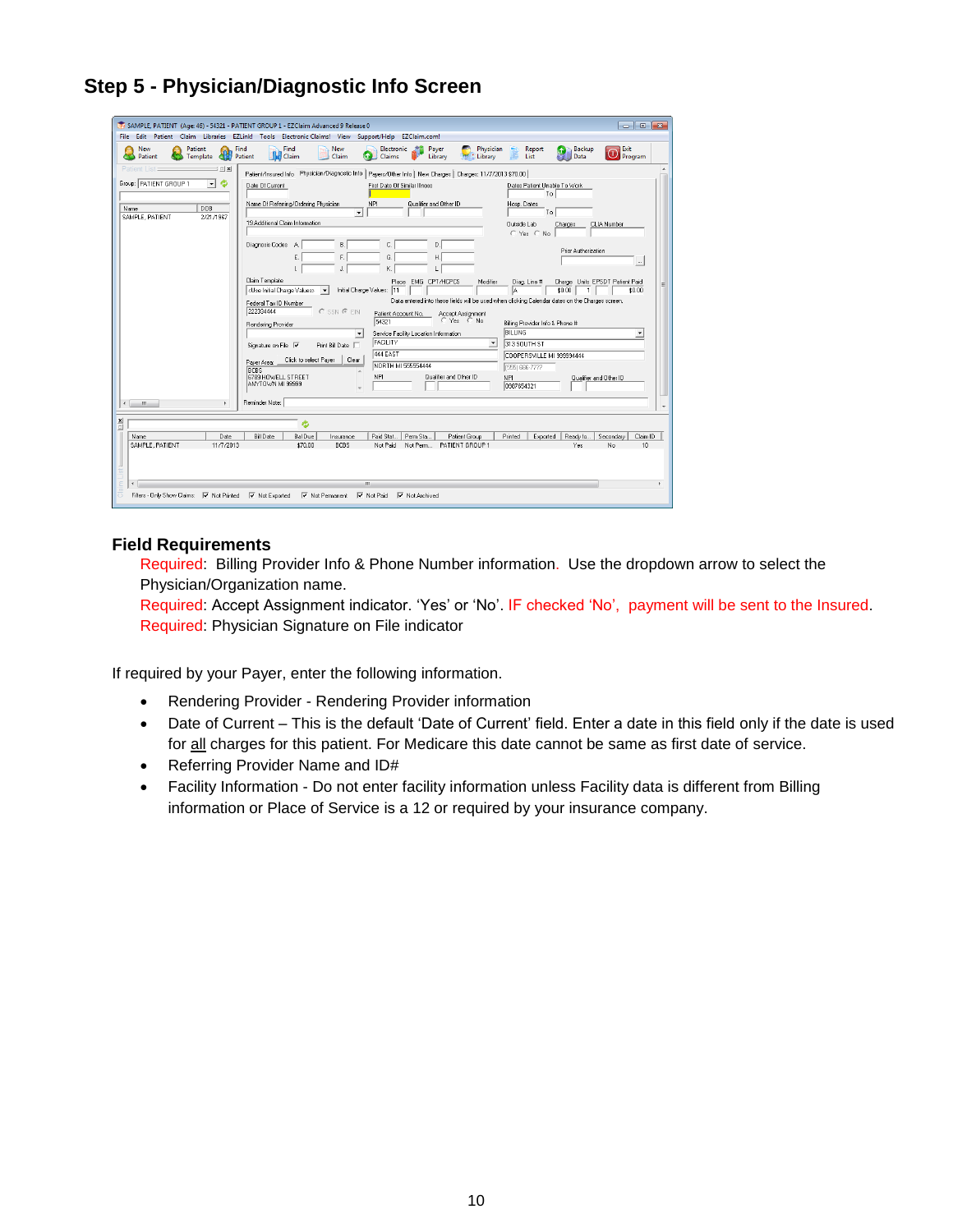### **Step 6 – Payers/Others Info Screen**

|                                                       | SAMPLE, PATIENT (Age: 46) - 54321 - PATIENT GROUP 1 - EZClaim Advanced 9 Release 0                                      |                                                                              |                            |
|-------------------------------------------------------|-------------------------------------------------------------------------------------------------------------------------|------------------------------------------------------------------------------|----------------------------|
| File Edit<br>Patient<br>Claim Libraries               | Support/Help EZClaim.com!<br>EZLink!<br>Tools Electronic Claims! View                                                   |                                                                              |                            |
| Patient<br>New<br>$\mathbf{a}$<br>Template<br>Patient | Find<br>Find<br>New<br>Electronic Le<br><b>IN</b> Claim<br>Patient<br>Claim<br>Claims                                   | Physician<br>Report<br>Backup<br>Payer<br>Library<br>Library<br>Data<br>List | Exit<br>$\odot$<br>Program |
| <b>Patient List</b><br><b>回×</b>                      | Patient/Insured Info   Physician/Diagnostic Info Payers/Other Info   New Charges   Charges: 11/7/2013 \$70.00           |                                                                              |                            |
| Group: PATIENT GROUP 1<br>۰<br>$\mathbf{r}$           | Clear Primary<br>Click to Select Primary Payer                                                                          | Click to Select Secondary Payer<br>Clear Secondary                           |                            |
| DOB<br>Name                                           | Primary Payer (ID): (12345) BCBS                                                                                        | Secondary Payer (ID):                                                        |                            |
| SAMPLE, PATIENT<br>2/21/1967                          | Address 1:<br>6789 HOWELL STREET<br>Address 2:                                                                          | Address 1:<br>Address 2:                                                     |                            |
|                                                       | ANYTOWN MI 99999<br>City, ST, Zip:                                                                                      | City, ST, Zip:                                                               |                            |
|                                                       | Primary Claim Filing Ind: BL -                                                                                          | Sec. Claim Filing Ind:<br>$\blacktriangledown$                               |                            |
|                                                       |                                                                                                                         | Secondary/Other Insured's ID:                                                |                            |
|                                                       |                                                                                                                         | Patient Relationship to Other Insured<br>C Self C Spouse C Child C Other     |                            |
|                                                       |                                                                                                                         | Other Insured's DOB<br>Sex<br>CMCF                                           |                            |
|                                                       |                                                                                                                         |                                                                              |                            |
|                                                       | EDI Notes   Optional Billing Data   Misc Patient Data   Provider ID Numbers   Indicators   Print Options   Contact Info |                                                                              |                            |
|                                                       | EDI Claim Note.     Include Notes With EDI File                                                                         |                                                                              |                            |
|                                                       |                                                                                                                         |                                                                              |                            |
|                                                       |                                                                                                                         |                                                                              |                            |
|                                                       |                                                                                                                         |                                                                              | Lock Record                |
|                                                       |                                                                                                                         |                                                                              | $\nabla$ Patient Is Active |
| m.<br>×.<br>$\overline{a}$                            | أستبلا ببادشته                                                                                                          |                                                                              |                            |
|                                                       |                                                                                                                         | m.                                                                           |                            |
| $\mathbf{x}$<br>$\Box$                                | ٥                                                                                                                       |                                                                              |                            |
| Name<br>Date                                          | <b>Bill Date</b><br>Paid Stat<br>Perm Sta.<br><b>Bal Due</b><br>Insurance                                               | Exported Ready fo.<br>Patient Group<br>Printed                               | Secondary<br>Claim ID      |
| SAMPLE, PATIENT<br>11/7/2013                          | \$70.00<br><b>BCBS</b><br>Not Paid<br>Not Perm                                                                          | PATIENT GROUP 1<br>Yes                                                       | No<br>10                   |
|                                                       |                                                                                                                         |                                                                              |                            |
| $\overline{a}$                                        | m.                                                                                                                      |                                                                              |                            |
| Filters - Only Show Claims:<br>$\nabla$ Not Printed   | <b>▽</b> Not Exported<br>$\nabla$ Not Paid<br><b>⊽</b> Not Permanent<br><b>▽</b> Not Archived                           |                                                                              |                            |
|                                                       |                                                                                                                         |                                                                              |                            |

#### **Primary/Destination Payer**

- 1. Required: Click 'Primary Payer' button to select Payer previously set up in the Payer Library. Select Payer by highlighting the Primary Payer and click 'OK'.
- 2. Required: 'Primary Claim Filing Indicator'.

#### **Secondary/Other Payer**

- 1. Required: Secondary/Other Payer
- 2. Required: Claim Filing Indicator
- 3. Required: Secondary/Other Insured's ID#
- 4. Required: Patient Relationship to Insured

**Note:** See tabs below for additional Situational information. **Do not** enter 'Situational' information unless required by your insurance company.

**EDI Claim Notes:** To include notes in Loop 2300 NTE Segment of your electronic file, check the 'Include Notes with EDI' file checkbox.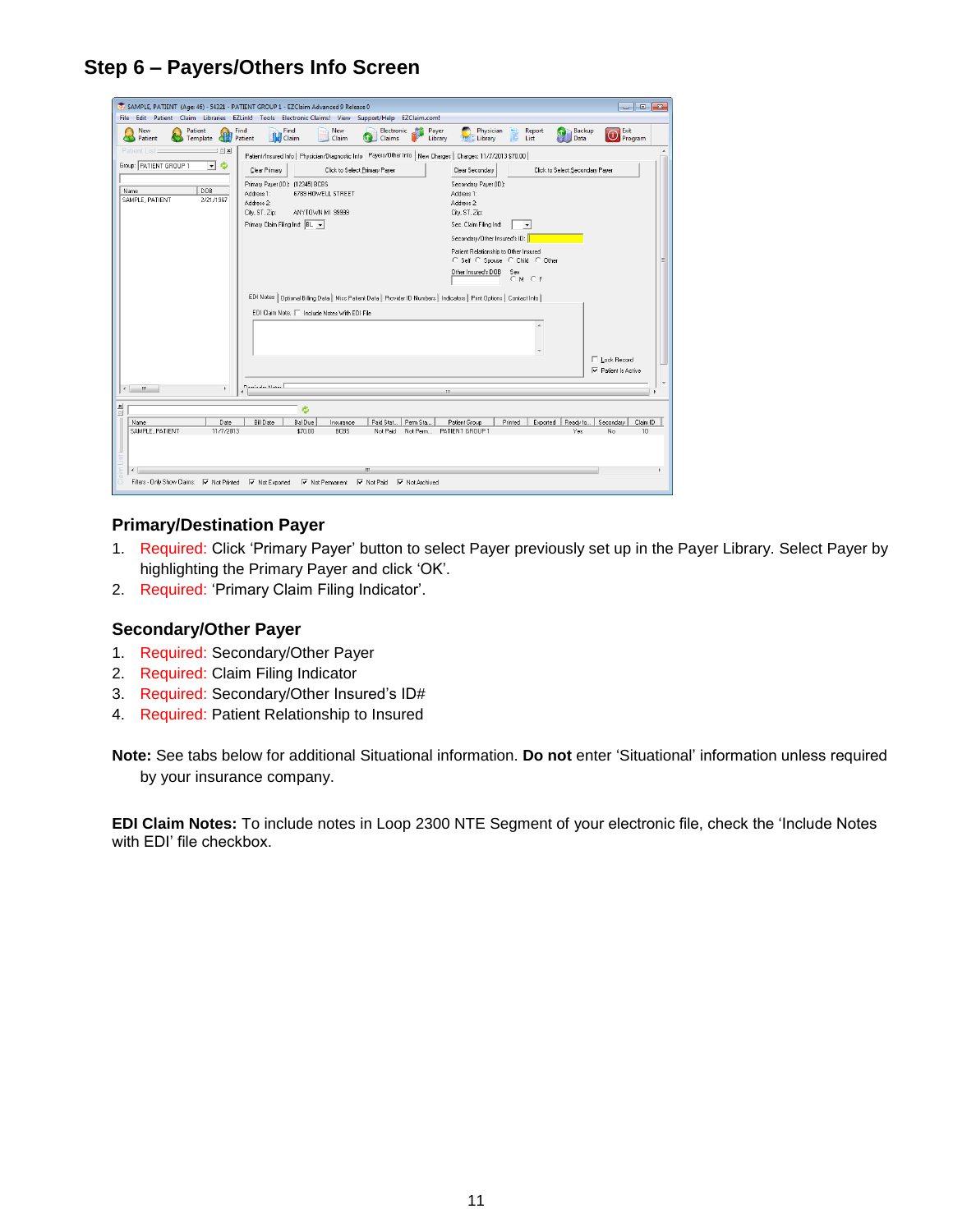**Step 7 - New Charges Screen**

| Patient<br>New<br>Template<br><b>CLE Patient</b><br>Patient                              | Find<br>Find<br>New<br>Electronic<br>大作<br>Payer<br>Physician.<br>Report<br>Backup<br>Si Est<br>O Program<br><b>Del</b> Claim<br>Data<br>Claim<br>Library<br><b>mi : Library</b><br>Claims<br>List                                                                                                                                                                                                                                                                                                                                                                                                                                                                                                                                                                                                                                                                                                                                                                                                                                                                                                                                                                                                                                                                                                                                                                                                                                                                                                                                                                                                                                                                                                                                                                                                                                                                                                                                                                                                                                                                                                            |
|------------------------------------------------------------------------------------------|---------------------------------------------------------------------------------------------------------------------------------------------------------------------------------------------------------------------------------------------------------------------------------------------------------------------------------------------------------------------------------------------------------------------------------------------------------------------------------------------------------------------------------------------------------------------------------------------------------------------------------------------------------------------------------------------------------------------------------------------------------------------------------------------------------------------------------------------------------------------------------------------------------------------------------------------------------------------------------------------------------------------------------------------------------------------------------------------------------------------------------------------------------------------------------------------------------------------------------------------------------------------------------------------------------------------------------------------------------------------------------------------------------------------------------------------------------------------------------------------------------------------------------------------------------------------------------------------------------------------------------------------------------------------------------------------------------------------------------------------------------------------------------------------------------------------------------------------------------------------------------------------------------------------------------------------------------------------------------------------------------------------------------------------------------------------------------------------------------------|
| 13.80<br>Group: PATIENT GROUP 1<br>≛<br>۰<br>008<br>Name<br>SAMPLE, PATIENT<br>2/21/1967 | Patent/Insured Info   Physician/Diagnostic Info   Payers/Other Info   New Charges   Charges 12/11/2013 \$25.00 Charges 11/7/2013 \$70.00<br>Patent Name: SAMPLE, PATIENT (Pii Payer, BCBS)<br>Not Printed<br>Call <duck report=""><br/>×<br/><b>Ed Eve 1500</b><br/>Claim ID: 10<br/><b>Not Exported</b><br/>Date Of Current: Eplow Up Date and Ref.<br/>ec<br/>Urbited<br/>Nev - 2013<br/><math display="inline">&gt;</math><br/><math>\overline{z}</math><br/><b>Det - 2013</b><br/><b>1</b> Preview<br/>s<br/>s<br/>s<br/>s<br/>ж<br/>w<br/>F<br/>х<br/>w<br/>п<br/>Ready For EDI N<br/>31415<br/>2.1<br/>Hosp. Dates Rel To Curent Services:<br/><b>Bill Secondary</b> [<br/>Notes:<br/>Ð<br/>9 10 11 12<br/>3145677<br/>61788<br/><math>-9</math><br/>Pennanent<br/>13 14 15 16 17 10 19<br/>10 11 12 13 14 15 16<br/>U3 Beports<br/>Rendering Provider<br/>20 21 22 23 24<br/>17 10 19 20 21 22 23<br/>25126<br/>Paid IT<br/><math>27128</math> <math>29130</math> 31<br/>24 25 26 27 28 29 30<br/>۰<br/>Bill Date<br/>Service Facility<br/>View Eyes<br/>Prior Authorization No.<br/>Fields<br/>Template: CUse Initial Charge Values&gt;<br/><math>-14X</math><br/><math>\cdot</math><br/>Diagnosis Codes: A 2004<br/>B. 6610<br/>C.15362<br/>D.<br/>ε<br/>Solub Selup<br/><math>100</math> and <math>3 - 6</math><br/>R.<br/>Scrub Claim<br/>Initial Charge Visitues 111<br/>\$001<br/>\$0.00<br/>т<br/>EPSDT<br/>Pint/Export<br/>Diag Code<br/><b>Applied</b><br/>Procedure<br/>Tel.<br/>Place EMG<br/>Code<br/>Modifiers Line #<br/>Qual Rend Prov ID<br/>CMV<br/><b>Apst</b><br/>Units<br/>From<br/>Charge<br/>Ambulance<br/>11/7/2013 11/7/2013 12<br/>90953<br/>AR<br/>\$70.00<br/>\$0.00<br/>v<br/>Del I<br/><math>\mathbf{I}</math><br/>11/7/2013 11/7/2013 12<br/>90801<br/>\$0.00<br/>Del<br/>\$0.00<br/><math>\mathbf{I}</math><br/>c<br/>×<br/>Despuello<br/>я<br/>Del<br/>Attach CMN<br/>Del<br/>Deli<br/>Del<br/>Pint \$0.00 in the Amount Paid field.<br/>\$70.00<br/>Total Charge and Applied Ant<br/>\$0.00<br/>Balance<br/>\$70.00<br/><b>T. Use Insurance Charge Salance</b></duck> |
| <b>Classification</b>                                                                    | Total Primary Insurance Payment<br>\$0.00<br>Line Count 2<br>Reninder Note:                                                                                                                                                                                                                                                                                                                                                                                                                                                                                                                                                                                                                                                                                                                                                                                                                                                                                                                                                                                                                                                                                                                                                                                                                                                                                                                                                                                                                                                                                                                                                                                                                                                                                                                                                                                                                                                                                                                                                                                                                                   |
|                                                                                          |                                                                                                                                                                                                                                                                                                                                                                                                                                                                                                                                                                                                                                                                                                                                                                                                                                                                                                                                                                                                                                                                                                                                                                                                                                                                                                                                                                                                                                                                                                                                                                                                                                                                                                                                                                                                                                                                                                                                                                                                                                                                                                               |
| Date<br>Mane                                                                             | Bill Date<br>Paid Stat<br>Exported Ready to:<br><b>Bal Due</b><br><b>Parm Sta.</b><br>Patient Group<br>Printed<br>Secondary<br>Claim ID<br>Insurance                                                                                                                                                                                                                                                                                                                                                                                                                                                                                                                                                                                                                                                                                                                                                                                                                                                                                                                                                                                                                                                                                                                                                                                                                                                                                                                                                                                                                                                                                                                                                                                                                                                                                                                                                                                                                                                                                                                                                          |
| SAMPLE, PATIENT<br>11/7/2013<br>SAMPLE, PATIENT<br>12/11/2013                            | Not Peim.<br>No<br>\$70.00<br>BCBS<br>Not Paid<br>PATIENT GROUP 1<br>10<br>Yer<br>\$25.00<br><b>DCBS</b><br>Not Pasm.<br>PATIENT GROUP 1<br>Yes<br>11<br>Not Paid<br>Yes                                                                                                                                                                                                                                                                                                                                                                                                                                                                                                                                                                                                                                                                                                                                                                                                                                                                                                                                                                                                                                                                                                                                                                                                                                                                                                                                                                                                                                                                                                                                                                                                                                                                                                                                                                                                                                                                                                                                      |
|                                                                                          |                                                                                                                                                                                                                                                                                                                                                                                                                                                                                                                                                                                                                                                                                                                                                                                                                                                                                                                                                                                                                                                                                                                                                                                                                                                                                                                                                                                                                                                                                                                                                                                                                                                                                                                                                                                                                                                                                                                                                                                                                                                                                                               |

Required: Click on the calendar to select 'Date of Service'. Enter charges and other service line information. Required: **ICD Indicator**, using the dropdown box select 9 for ICD-9 or 0 for ICD-10 codes. **Cannot have BOTH ICD-9 AND ICD-10 codes on a claim.**

Required: Diagnosis codes.

Required: Enter the diagnostic code pointers (ABCD etc.) on the charges line. Do not use the actual diagnosis code in this box, 24E, only pointers. Enter no more than four DX pointers on each service line.

Required: Place of Service, must use 2 digits.

Below are the most commonly used codes.

- 11 Office
- 12 Home
- 21 Inpatient Hospital
- 22 Outpatient Hospital
- 24 Ambulatory Surgical Center
- 41 Ambulance (Land)
- 99 Other Unlisted Facility

Required: Procedure Code

**Situational**: Rendering Provider: This data is pulled from the Rendering Provider information which has been selected on the Physician/Diagnostic Info tab. If Rendering Provider information has not been selected on the Physician/ Diagnostic Info tab, use the dropdown arrow to select the Rendering Provider previously set up in the Physician/Facility Library.

**Situational**: Enter EMG only if requested by your insurance company. Usually left blank.

**NOTE: DME** Companies do not use Rendering Providers. Leave the rendering provider fields blank.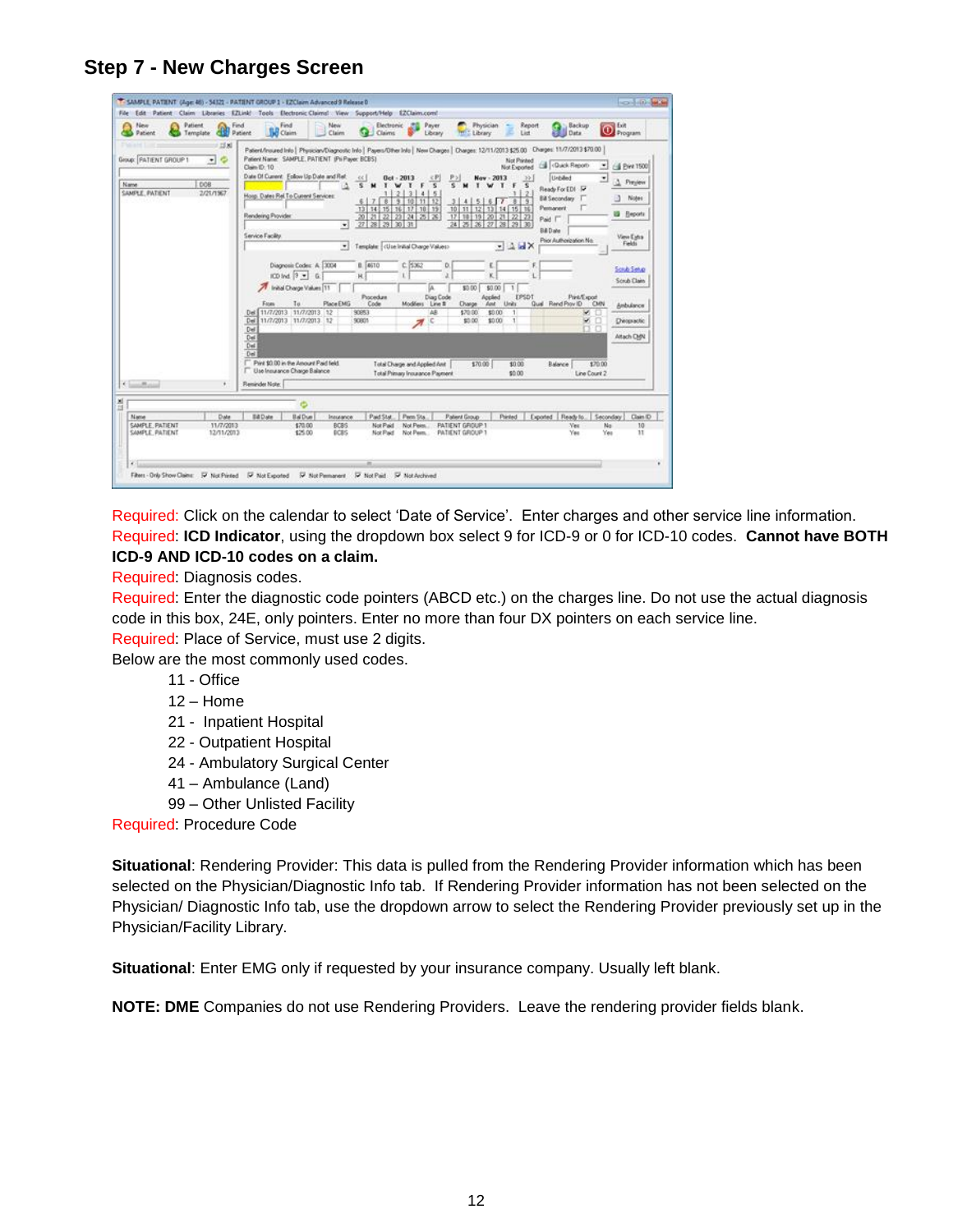### **Step 8 - Submitting Claims Using EZClaim SFTP**

*Menu Location: Electronic Claims Icon*

1. Using the dropdown arrow select **'TriZetto Secure 837 5010'**. Once selected **DO NOT** change this format!

| Format: TriZetto Secure 837 5010<br>$\blacktriangledown$<br>1 Items Checked<br>Show All Patient Groups<br>To change the sort order, click on the column heading<br>Dest Insura<br>Ready For EDI<br>1st Clai<br><b>NPI</b><br>Billing<br>Facility<br>Renderi<br>Claim ID<br>Name<br>Send<br>$\square$ JONES, TO<br>5/24/2004 1234567890 BILLING  MEDICARE<br>15905<br>Yes<br>Get Reports<br>TriZetto FTP<br>Check for Errors<br>Detailed View<br>Close<br>Show Previous Batch<br>Check All<br>Uncheck All<br>Help<br>Submitter/Receiver<br>Filters:<br>Only Show Claims<br>Ready for EDI<br>Not Printed | $\mathbf{x}$<br><b>Export Claims for Electronic Billing</b> |  |  |  |  |  |  |  |  |  |
|--------------------------------------------------------------------------------------------------------------------------------------------------------------------------------------------------------------------------------------------------------------------------------------------------------------------------------------------------------------------------------------------------------------------------------------------------------------------------------------------------------------------------------------------------------------------------------------------------------|-------------------------------------------------------------|--|--|--|--|--|--|--|--|--|
|                                                                                                                                                                                                                                                                                                                                                                                                                                                                                                                                                                                                        |                                                             |  |  |  |  |  |  |  |  |  |
|                                                                                                                                                                                                                                                                                                                                                                                                                                                                                                                                                                                                        |                                                             |  |  |  |  |  |  |  |  |  |
|                                                                                                                                                                                                                                                                                                                                                                                                                                                                                                                                                                                                        |                                                             |  |  |  |  |  |  |  |  |  |
|                                                                                                                                                                                                                                                                                                                                                                                                                                                                                                                                                                                                        |                                                             |  |  |  |  |  |  |  |  |  |
|                                                                                                                                                                                                                                                                                                                                                                                                                                                                                                                                                                                                        |                                                             |  |  |  |  |  |  |  |  |  |
|                                                                                                                                                                                                                                                                                                                                                                                                                                                                                                                                                                                                        |                                                             |  |  |  |  |  |  |  |  |  |
|                                                                                                                                                                                                                                                                                                                                                                                                                                                                                                                                                                                                        |                                                             |  |  |  |  |  |  |  |  |  |
|                                                                                                                                                                                                                                                                                                                                                                                                                                                                                                                                                                                                        |                                                             |  |  |  |  |  |  |  |  |  |
|                                                                                                                                                                                                                                                                                                                                                                                                                                                                                                                                                                                                        |                                                             |  |  |  |  |  |  |  |  |  |
|                                                                                                                                                                                                                                                                                                                                                                                                                                                                                                                                                                                                        |                                                             |  |  |  |  |  |  |  |  |  |
|                                                                                                                                                                                                                                                                                                                                                                                                                                                                                                                                                                                                        |                                                             |  |  |  |  |  |  |  |  |  |
|                                                                                                                                                                                                                                                                                                                                                                                                                                                                                                                                                                                                        |                                                             |  |  |  |  |  |  |  |  |  |
|                                                                                                                                                                                                                                                                                                                                                                                                                                                                                                                                                                                                        |                                                             |  |  |  |  |  |  |  |  |  |
| □ Not Exported                                                                                                                                                                                                                                                                                                                                                                                                                                                                                                                                                                                         |                                                             |  |  |  |  |  |  |  |  |  |
| m.<br>$\Box$ Not Paid<br>k,<br>۰                                                                                                                                                                                                                                                                                                                                                                                                                                                                                                                                                                       |                                                             |  |  |  |  |  |  |  |  |  |

### **SFTP account User ID and Login Set-up**

1. Click on the '**TriZetto FTP'** button.



- 2. Click on' Program Options'
- 3. Choose 'Set User ID and Password'.

| Claims Directory                | Secure FTP Login Setup   |                |
|---------------------------------|--------------------------|----------------|
| C:\pmsft\claims\                | Liser ID                 | Browse         |
| <b>Reports Directory</b>        |                          |                |
| C:\pmsft\reports\               | Password                 | Browse         |
| EZClaim File Analyzer Directory |                          |                |
| C:\Users\Public\Documents\      |                          | Browse         |
| Secure FTP Server Address:      | Save and Close<br>Cancel |                |
| sftp.gatewayedi.com             |                          |                |
| Set User ID and Password        | Cancel                   | Save and Close |

- 4. Enter your Site ID (4 digit client code) and SFTP Password provided by TriZetto.
- 5. Click Save and Close>Save and Close.
- 6. Click on the Test Connection button to test your connectivity.

### **Selecting and Exporting Claims**

- 1. Select claims to be exported by checking the check box next to claim. Note: You may also click the 'Check All' box if all claims are ready to submit.
- 2. Click on the 'Check for Errors' button.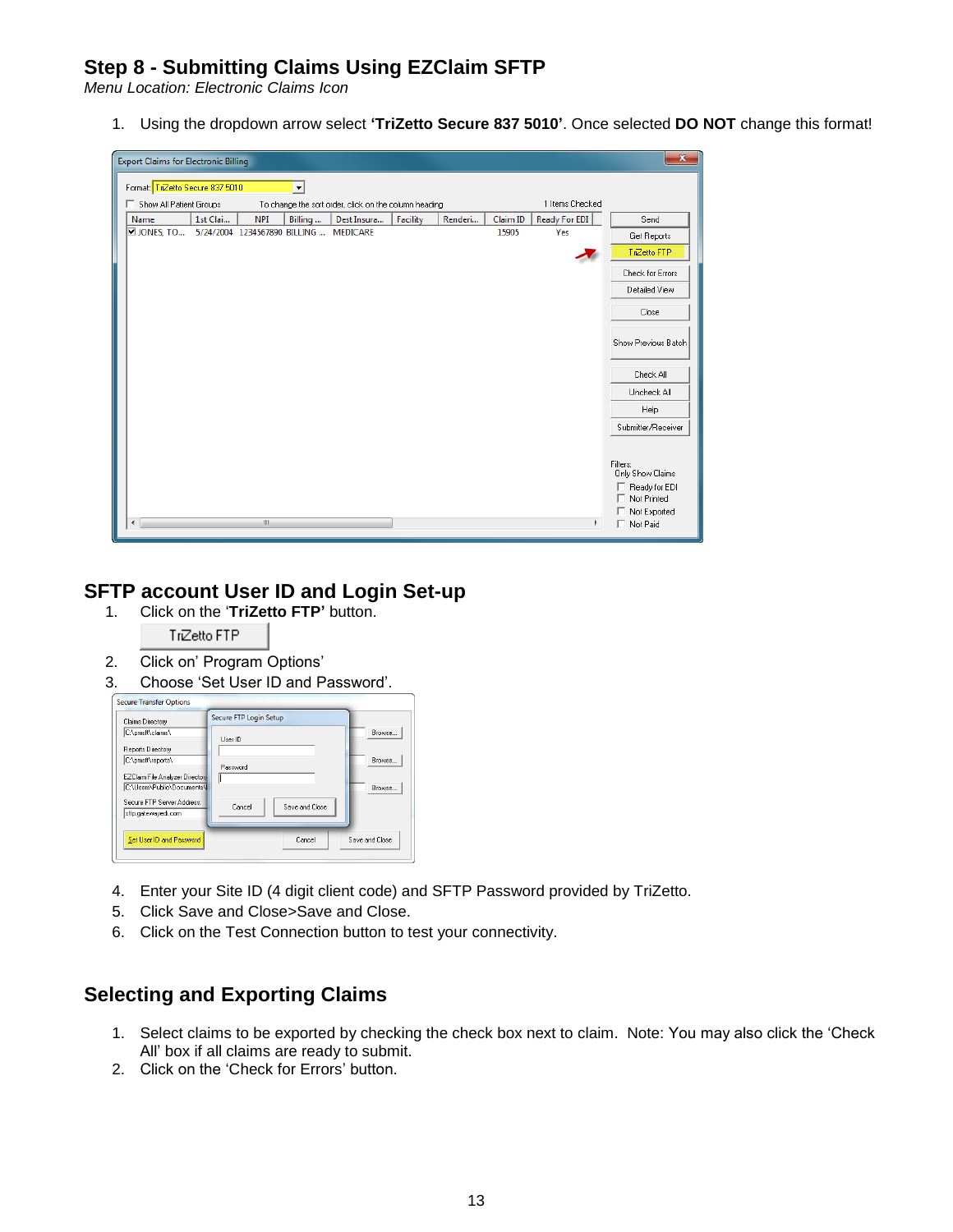

3. If the analyzed report states there are errors, return to the claim and correct errors. Once errors have been corrected, return to 'Electronic Claims' and continue.

| <b>Export Claims for Electronic Billing</b> |                                                                                                     |                                        |         |             |          |         |          |               | $\mathbf{x}$                                                                                        |
|---------------------------------------------|-----------------------------------------------------------------------------------------------------|----------------------------------------|---------|-------------|----------|---------|----------|---------------|-----------------------------------------------------------------------------------------------------|
|                                             | Format: TriZetto Secure 837 5010<br>$\overline{\phantom{a}}$                                        |                                        |         |             |          |         |          |               |                                                                                                     |
|                                             | 1 Items Checked<br>Show All Patient Groups<br>To change the sort order, click on the column heading |                                        |         |             |          |         |          |               |                                                                                                     |
| Name                                        | 1st Clai                                                                                            | <b>NPI</b>                             | Billing | Dest Insura | Facility | Renderi | Claim ID | Ready For EDI | Send                                                                                                |
| $\Box$ JONES, TO                            |                                                                                                     | 5/24/2004 1234567890 BILLING  MEDICARE |         |             |          |         | 15905    | Yes           | Get Reports                                                                                         |
|                                             |                                                                                                     |                                        |         |             |          |         |          |               | TriZetto FTP                                                                                        |
|                                             |                                                                                                     |                                        |         |             |          |         |          |               | Check for Errors                                                                                    |
|                                             |                                                                                                     |                                        |         |             |          |         |          |               | Detailed View                                                                                       |
|                                             |                                                                                                     |                                        |         |             |          |         |          |               | Close                                                                                               |
|                                             |                                                                                                     |                                        |         |             |          |         |          |               | Show Previous Batch                                                                                 |
|                                             |                                                                                                     |                                        |         |             |          |         |          |               | Check All                                                                                           |
|                                             |                                                                                                     |                                        |         |             |          |         |          |               | Uncheck All                                                                                         |
|                                             |                                                                                                     |                                        |         |             |          |         |          |               | Help                                                                                                |
|                                             |                                                                                                     |                                        |         |             |          |         |          |               | Submitter/Receiver                                                                                  |
| ∢                                           |                                                                                                     | $\mathbf{m}$                           |         |             |          |         |          | ۰             | Filters:<br>Only Show Claims<br>F Ready for EDI<br>Not Printed<br>□ Not Exported<br>$\Box$ Not Paid |

4. If the report states there are no errors, click on OK, click on the 'Send' button.

| <b>EZClaim</b> | Σ3                                                                                                                                                                  |
|----------------|---------------------------------------------------------------------------------------------------------------------------------------------------------------------|
|                | 1 Claim exported to:<br>C:\pmsft\claims\120313A.txt<br>THIS IS THE PATH AND FILENAME OF YOUR EXPORTED CLAIMS.<br>Would you like to print an exported claims report? |
|                | <b>Yes</b><br>No                                                                                                                                                    |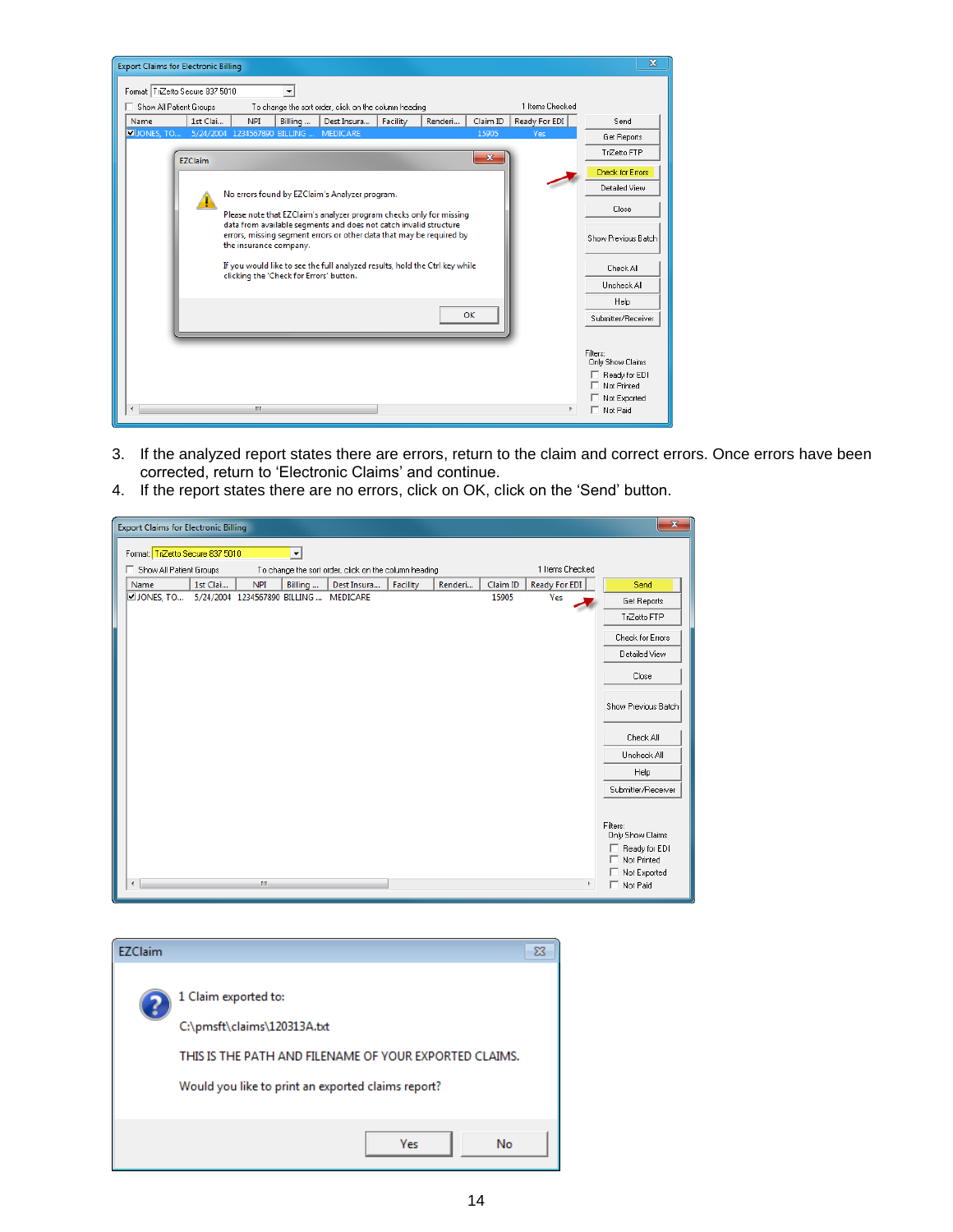- 5. Select 'Yes' to print an 'Exported Claims' Report.
- 6. File will then automatically upload and a confirmation message, **'Claim files uploaded successfully!'** will be displayed and transmission is complete.

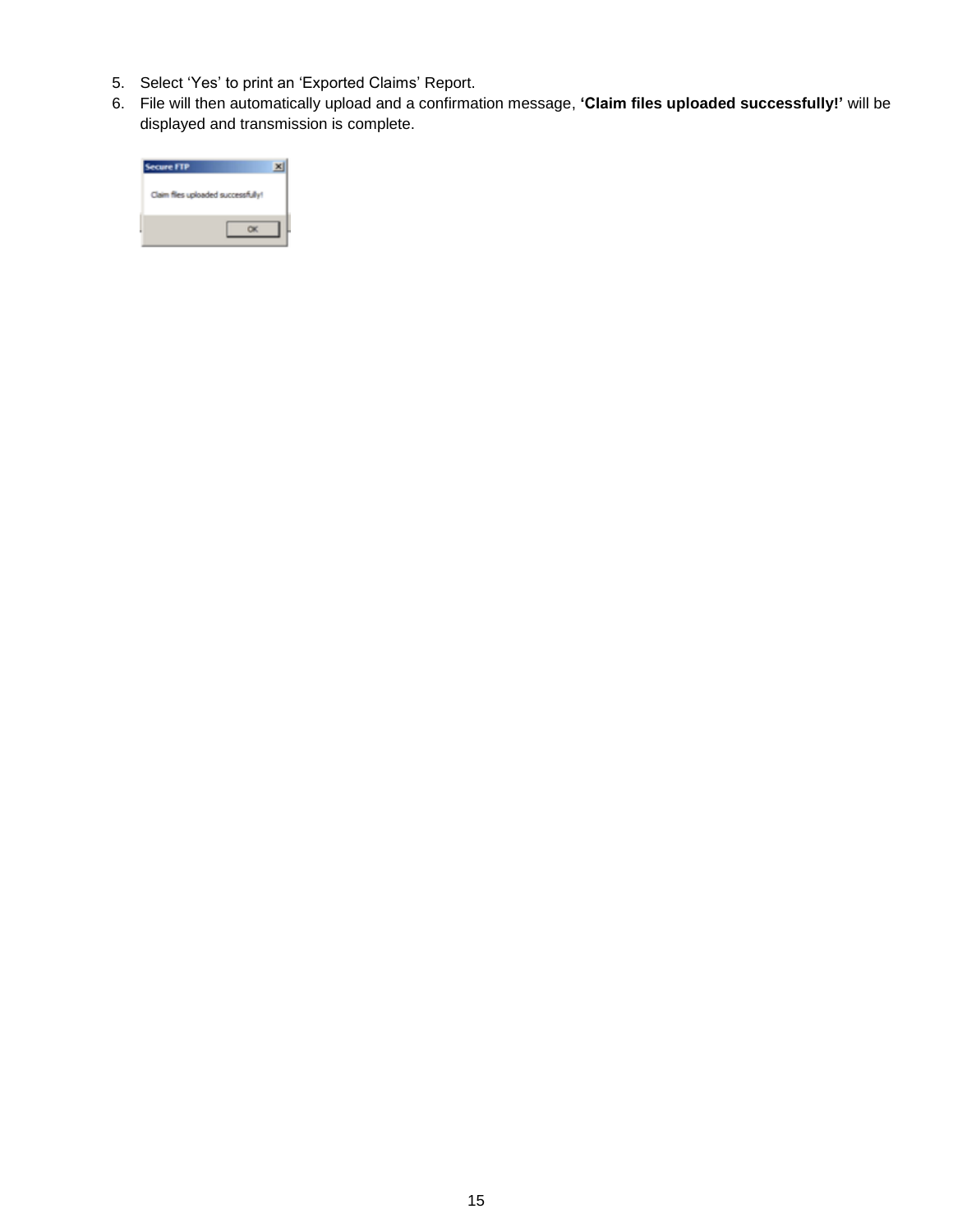### <span id="page-15-0"></span>**Step 10 – Reports**

1. To download reports click on 'Download Reports'.

| Secure FTP Transfer - Version 8.10                                                                                                                                               | $\frac{1}{2}$                                                                                |
|----------------------------------------------------------------------------------------------------------------------------------------------------------------------------------|----------------------------------------------------------------------------------------------|
| Delete Dain File<br>Add Claim Eiles<br>Claim File to Upload<br>File Name   Date Created   Claim Count                                                                            | Upload Claims                                                                                |
| Backup/Restore Rpts   Delete Beport(s)   Archive Report(s)  <br>Reports (Double Click to View and Print Report)<br><b>Bold - New Report</b><br>Date<br>- File Type<br>v Fão Name |                                                                                              |
| Reports will be downloaded in this area                                                                                                                                          | <b>Download Reports</b><br>T View Archived Reports<br>Search Files For<br>Search Dear<br>Est |
| Quick View                                                                                                                                                                       | Program Dotions<br>Test Connection                                                           |
|                                                                                                                                                                                  | Activity Log                                                                                 |
| Quick View of Reports will be displayed in this<br>area                                                                                                                          |                                                                                              |
|                                                                                                                                                                                  |                                                                                              |

- 2. Double click on a Report file name to open
- 3. View Reports. If your report states that your claims have errors, make necessary changes to claims and resubmit claims.

#### **Managing Reports**

- After viewing it is suggested that reports are 'Archived' and not 'Deleted'.
- To select multiple reports, hold down the Ctrl key and highlight reports to be deleted or archived.
- To 'Restore' reports, click on 'Backup/Restore Rpts', browse to backup report location and click 'Open'.

| Secure FTP Transfer - Version 8.10                                                                                                                                                                                       | $\mathbf{x}$            |
|--------------------------------------------------------------------------------------------------------------------------------------------------------------------------------------------------------------------------|-------------------------|
| Add Claim Files<br>Delete Claim File<br>Claim File to Upload<br>File Name   Date Created   Claim Count                                                                                                                   | Upload Claims           |
| Delete Report(s)   [Archive Report[s]]<br>Backup/Restore Rpts<br>Reports (Double Click to View and Print Report)<br><b>Bold = New Report</b><br>$\boxed{\mathbf{v}}$ File Type<br>$\boxed{\mathbf{v}}$ File Name<br>Date | Download Reports        |
|                                                                                                                                                                                                                          | □ View Archived Reports |
|                                                                                                                                                                                                                          | Search Files For:       |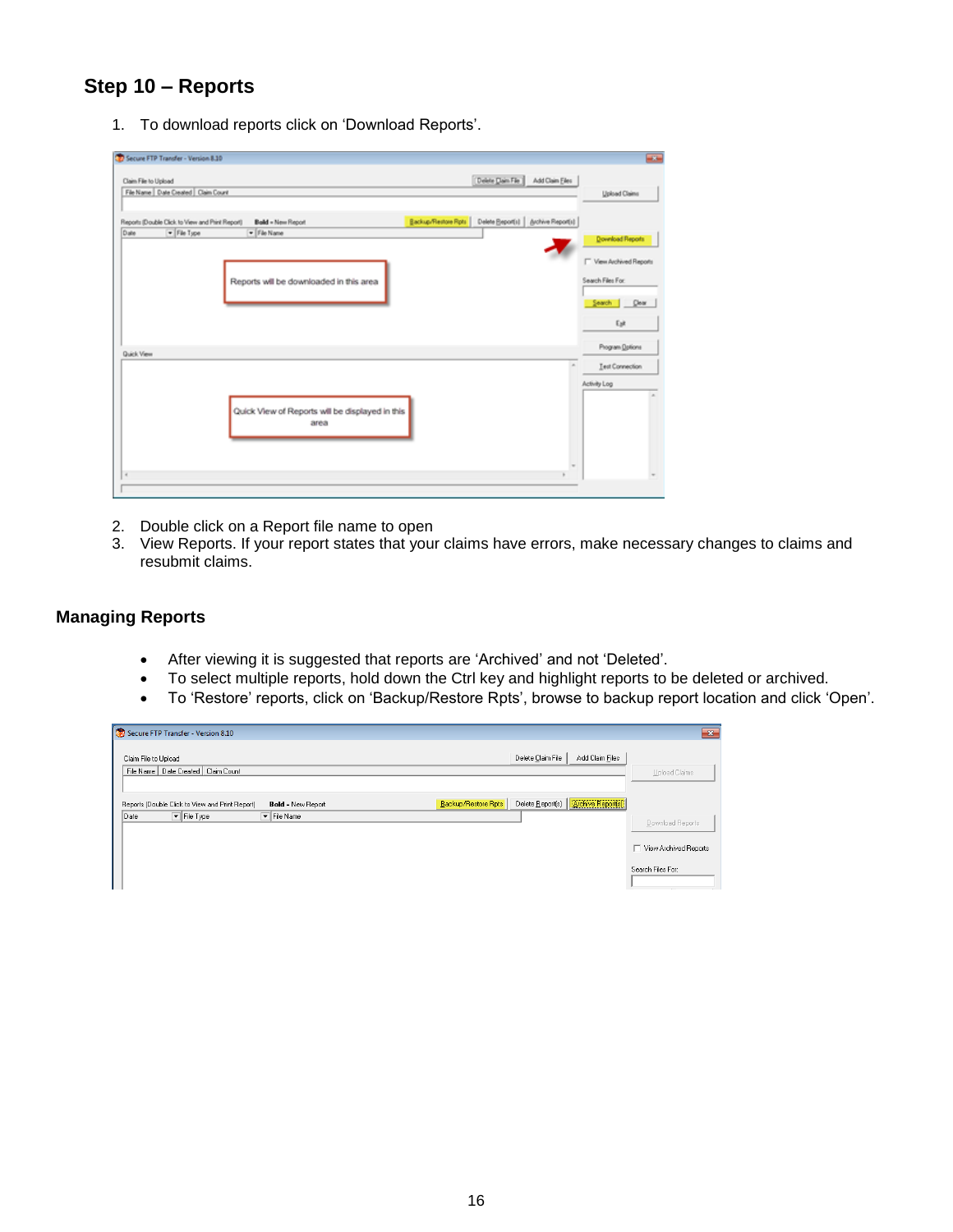### **Step 10 - Resubmitting Claims**

*Electronic Billing Icon*

1. Click on the 'Show Previous Batch' button.

| $\mathbf{x}$<br><b>Export Claims for Electronic Billing</b>                                                          |                                                                                                     |                                        |  |  |  |  |       |     |                                                                              |
|----------------------------------------------------------------------------------------------------------------------|-----------------------------------------------------------------------------------------------------|----------------------------------------|--|--|--|--|-------|-----|------------------------------------------------------------------------------|
| Format: TriZetto Secure 837 5010                                                                                     |                                                                                                     |                                        |  |  |  |  |       |     |                                                                              |
| п                                                                                                                    | 1 Items Checked<br>Show All Patient Groups<br>To change the sort order, click on the column heading |                                        |  |  |  |  |       |     |                                                                              |
| Ready For EDI<br>1st Clai<br><b>NPI</b><br>Billing<br>Dest Insura<br>Facility<br>Claim ID<br>Name<br>Renderi<br>Send |                                                                                                     |                                        |  |  |  |  |       |     |                                                                              |
| $\square$ JONES, TO                                                                                                  |                                                                                                     | 5/24/2004 1234567890 BILLING  MEDICARE |  |  |  |  | 15905 | Yes | Get Reports                                                                  |
|                                                                                                                      |                                                                                                     |                                        |  |  |  |  |       |     | TriZetto FTP                                                                 |
|                                                                                                                      |                                                                                                     |                                        |  |  |  |  |       |     | Check for Errors                                                             |
|                                                                                                                      |                                                                                                     |                                        |  |  |  |  |       |     | Detailed View                                                                |
|                                                                                                                      |                                                                                                     |                                        |  |  |  |  |       |     | Close                                                                        |
|                                                                                                                      |                                                                                                     |                                        |  |  |  |  |       |     | <b>Show Previous Batch</b>                                                   |
|                                                                                                                      |                                                                                                     |                                        |  |  |  |  |       |     | Check All                                                                    |
|                                                                                                                      |                                                                                                     |                                        |  |  |  |  |       |     | Uncheck All                                                                  |
|                                                                                                                      |                                                                                                     |                                        |  |  |  |  |       |     | Help                                                                         |
|                                                                                                                      |                                                                                                     |                                        |  |  |  |  |       |     | Submitter/Receiver                                                           |
|                                                                                                                      |                                                                                                     |                                        |  |  |  |  |       |     | Filters:<br>Only Show Claims<br>Ready for EDI<br>Not Printed<br>Not Exported |
|                                                                                                                      |                                                                                                     | $\mathbf{m}$                           |  |  |  |  |       | ۱   | Not Paid<br>г                                                                |

2. Highlight and then double click on the previous batch of claims to view.



- 3. Claims are now ready to select and resubmit.
- 4. Select by highlighting all claims or individual claims to re-export.
- 5. Click on the 'Send' button.
- 6. Confirm 'Claim File Upload Successful'.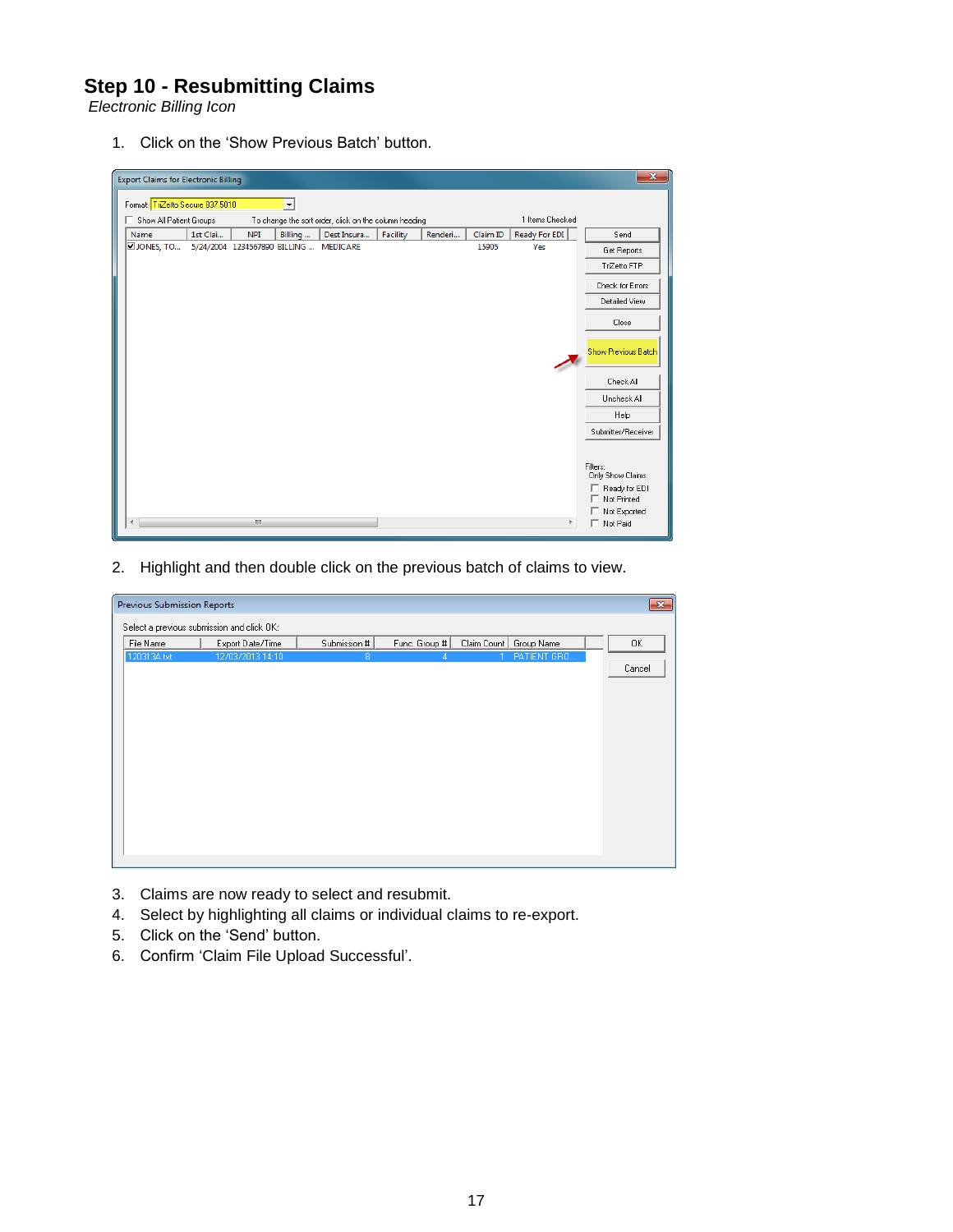### Gateway EDI (TriZetto) Report Formats

**.999 or .997** - 997 / 999 – This report will only acknowledge receipt of a file by TriZetto (Gateway EDI). . Claims will not be rejected at this level.

**.DAT** - Human Readable / Text Report – This report will contain TriZetto (Gateway EDI). and Payer responses. The report contains a variety of details for each claim including the patient name, patient account number, dates of service and charges. Any rejected claims will also display the error message from the clearing house or payer. The file name will be MMDDYY.DAT

|                                                       | HEALTH FIRST PHYSICIAN SERVICS (1004) |                |                   |  |                   |               |                       |                                |                   |                |  |
|-------------------------------------------------------|---------------------------------------|----------------|-------------------|--|-------------------|---------------|-----------------------|--------------------------------|-------------------|----------------|--|
| OT <sub>01</sub>                                      | 12/07/01<br>RECORD OF CLAIMS RECEIVED |                |                   |  |                   |               |                       |                                |                   |                |  |
| <b>NAME</b>                                           |                                       | ACCOUNT NUMBER | TO<br><b>FROM</b> |  | <b>MEM NUMBER</b> | <b>CHARGE</b> | REV DATE              | INSURER                        |                   | PROVIDER       |  |
|                                                       | ------------------                    |                |                   |  | ________________  | --------      |                       |                                | _________________ | -------------- |  |
|                                                       | LAST, FIRST                           | 21221          | 12/06/01 12/06/01 |  | <b>SSNSSNSSN</b>  |               |                       | 60.00 12/07/01 METRAHEALTH     | <b>G VANILLA</b>  |                |  |
|                                                       | LAST, FIRST                           | 21227          | 12/06/01 12/06/01 |  | ABCSSNSSN391      |               |                       | 115.00 12/07/01 BLUE CROSS     | <b>G VANILLA</b>  |                |  |
|                                                       | LAST, FIRST                           | 21219          | 12/06/01 12/06/01 |  | SSNSSNSSN         |               |                       | 87.00 12/07/01 METRAHEALTH     | <b>G VANILLA</b>  |                |  |
|                                                       | LAST, FIRST                           | 21218          | 12/06/01 12/06/01 |  | SSNSSNSSN         |               | 110.00 12/07/01 CIGNA |                                | <b>G VANILLA</b>  |                |  |
|                                                       | LAST. FIRST                           | 21223          | 12/06/01 12/06/01 |  | SSNSSNSSN48303    |               | 70.00 12/07/01 UNITED |                                | <b>G VANILLA</b>  |                |  |
|                                                       | LAST, FIRST                           | 21241          | 12/06/01 12/06/01 |  | SSNSSN184         |               |                       | 224.00 12/07/01 HEALTHLINK PPO | <b>G VANILLA</b>  |                |  |
|                                                       | LAST, FIRST                           | 21230          | 12/06/01 12/06/01 |  | BB0SSNSSN08201AA  | 165.00        | 12/07/01 UNITED       |                                | <b>G VANILLA</b>  |                |  |
| MESSAGE: INVALID 2001 ICD-9 CODE VALUE: 8452 (EA0.33) |                                       |                |                   |  |                   |               |                       |                                |                   |                |  |
|                                                       | LAST, FIRST                           | 21220          | 12/06/01 12/06/01 |  | ABCSSNSSN5ZZ      |               |                       | 80.00 12/07/01 BLUE CROSS      | <b>G VANILLA</b>  |                |  |

GATEWAY EDI (0000)

#### **.CSR** / Claim Status Report – This report contains the same information as the Human Readable / Text Report. The file name will be MMDDYY.CSR

| 20T01RECORD OF CLAIMS RECEIVED                                                      |              |                      | 04/02/2002A |                 |                  |                  |
|-------------------------------------------------------------------------------------|--------------|----------------------|-------------|-----------------|------------------|------------------|
| 1 04/02/200240009680C002                                                            | SSN878978    | 03/01/200203/01/2002 | 55,00874    | <b>LASTNAME</b> | <b>FIRSTNAME</b> | 04/02/2002AMERIG |
| 20T01RECORD OF CLAIMS RECEIVED                                                      |              |                      | 04/02/2002A |                 |                  |                  |
| 1 04/02/200240009683C002                                                            | SSN096621202 | 02/14/200202/14/2002 | 55,00875    | LASTNAME        | <b>FIRSTNAME</b> | 04/02/2002HMO BL |
| 20T01RECORD OF CLAIMS RECEIVED                                                      |              |                      | 04/02/2002R |                 |                  |                  |
| 3Member ID numbers must be 9, 11, or 13 positions for this payer. (2G2466096621202) |              |                      |             |                 |                  |                  |

#### **.RMT** – This report is an 835 Remittance Report

**Note:** Payer and trading partner responses are received in various formats but standardized by TriZetto (Gateway EDI). The responses can include accepted and rejected claims and will be returned in the Human Readable / Text, CSR or 277U layouts.